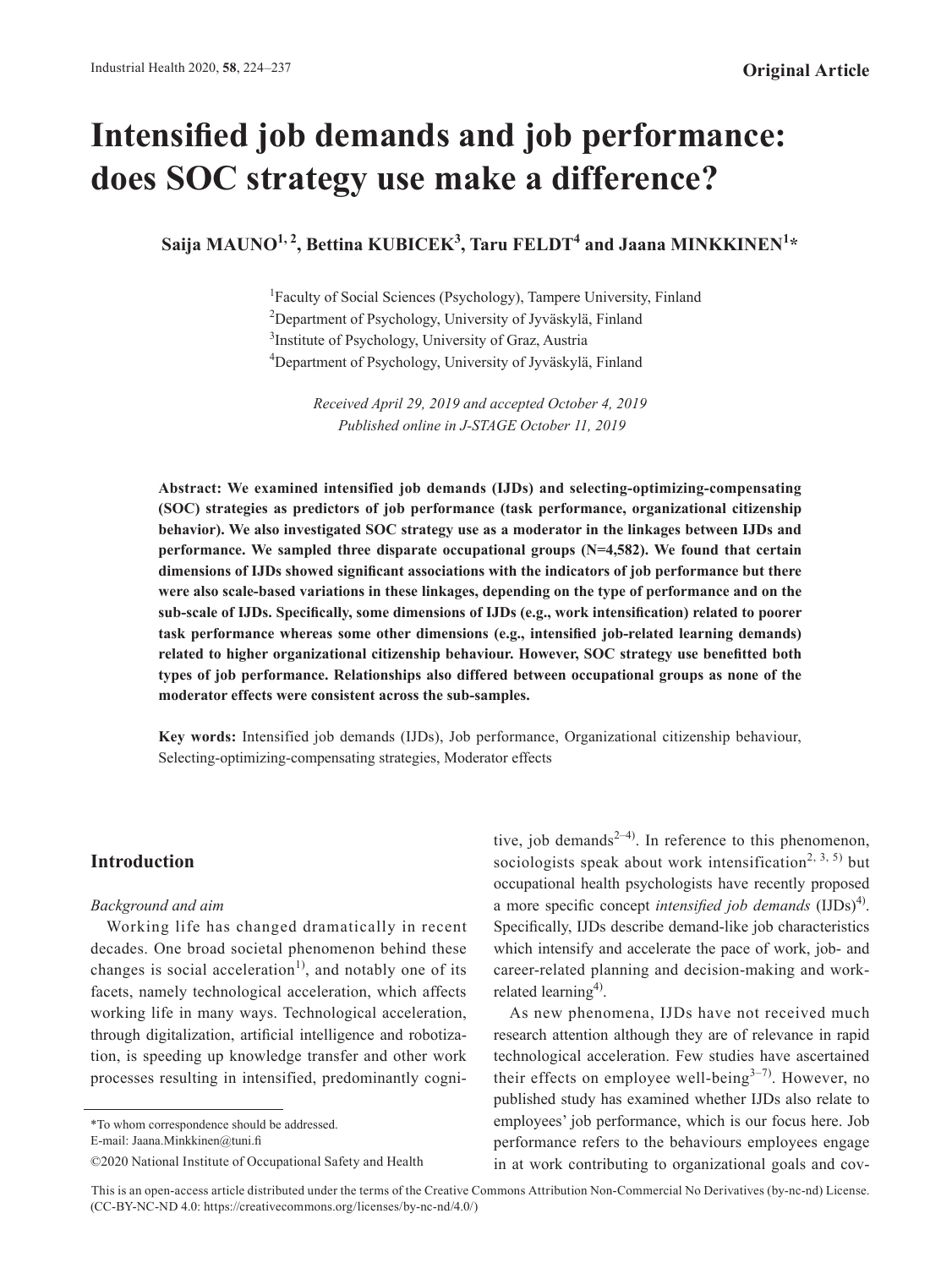ers both in-role and extra-role performance<sup>[8, 9\)](#page-12-4)</sup>. In-role performance describes task proficiency at work (technical aspects of performance), which may be job-specific or non-specific. This type of performance is also known as task-performance. Extra-role performance refers to the more social and motivational aspects of job performance, such as facilitating peer and team performance (e.g., by helping behaviour), going the "extra mile" at work and being industrious and persistent at work $^{8}$  $^{8}$  $^{8}$ . It is noteworthy that extra-role performance is sometimes conceptualized via organizational citizenship behaviour referring to workrelated behaviours that are not included in employees' job descriptions or not formally rewarded in organization but are nevertheless beneficial for organizations<sup>[10](#page-12-5))</sup>. As employees' job performance is crucial to organizational suc- $cess<sup>9, 11</sup>$  $cess<sup>9, 11</sup>$  $cess<sup>9, 11</sup>$ , it deserves more attention in job stress research also considering new, under-researched job demands. Accordingly, our *first goal* is to provide new research evidence as to whether and how IJDs relate to job performance, and, more importantly, whether such demands benefit or impair performance. We conceptualize and measure job performance via self-rated *task performance* and *organizational citizenship behavior* (OCB) defined above.

Naturally, in real life job demands cannot be avoided, and this may be especially true concerning IJDs as technological acceleration seems inevitable in working life. Consequently, it is crucial that employees have coping resources as a protection against harmful effects of job demands. Such coping resources may arise from work or from individual characteristics. One remarkable individual coping resource is action/life management strategies, here conceptualized and assessed via *selectingoptimizing-compensating* (SOC) *strategies*, referring to three intertwined personal action regulation strategies, that is, selecting-optimizing-compensating<sup>[12, 13](#page-12-7))</sup>. SOC strategies operate in concert to facilitate an individual's stress adjustment and to ensure successful development over the life course. They are also relevant individual resources in the work context<sup>14–17</sup>. Indeed, we deem SOC strategies especially valuable resources in today's working life, where employees benefit from transferable resources given that long-term employment contracts with the same organization/employer are no longer the norm. Changing working conditions would draw more attention to personal resources, which employees could more easily transfer in job changes throughout their careers. Moreover, SOC strategies have been argued to be most powerful personal resources in the presence of demands and stressors $^{18, 19}$ . Therefore our *second goal* is to investigate whether using

SOC strategies would mitigate the associations between IJDs and job performance, implying that intense SOC strategy use would help to maintain high job performance under high demands, i.e., when IJDs are high.

Empirically our study is based on three divergent occupational samples (upper white-collar workers *n*=2,434, lower white-collars workers *n*=645, blue-collar workers *n*=1,505), enabling us to test for the first time whether the findings concerning IJDs are generalizable across occupational groups or whether they are rather more samplespecific, thereby forming the *third goal* of this study.

## *Intensified Job Demands (IJDs)—hindrance or challenge demands?*

The concept of intensified job demands (IJDs) was developed in order to account for the effects of acceleration in the world of work $4$ . In accordance with qualitative and quantitative accounts highlighting the increasing pressures put on workers<sup>[6, 20, 21\)](#page-12-9)</sup>, Kubicek *et al.*<sup>[4\)](#page-12-2)</sup> propose that various job demands have intensified. Specifically, the authors distinguished four sub-dimensions of IJDs, namely work intensification, the intensification of job-related planning and decision-making demands, the intensification of career-related planning and decision-making demands, and the intensification of learning demands.

*Work intensification* means that work becomes more intense, with employees having to accomplish more work tasks within a working day. Kubicek *et al.*[4\)](#page-12-2) define work intensification as a multifaceted phenomenon characterized by the need to work faster, reduce downtime, and perform different work tasks simultaneously (i.e., multitasking demands). *Intensified job-related planning and decision-making demands* refer to increases in decisionmaking authority that put more pressures on employees to decide which tasks to pursue and how to approach them. With diminishing career stability and mounting demands for career self-management<sup>[22\)](#page-13-1)</sup> career planning and decision-making demands have intensified<sup>[4](#page-12-2))</sup>. Workers are increasingly required to maintain their employability in their current organization but also to be aware of and open to other career opportunities. Finally, *intensified learning demands* mean that the demands to enhance one's knowledge and skills have become more intense. Due to rapid technological advances and frequent organizational changes, workers are required to constantly update their knowledge and adjust their skills $4^{\circ}$  $4^{\circ}$ .

It is noteworthy that work system practices necessitating a high level of involvement, which are nowadays often implemented in organizations' human resource management,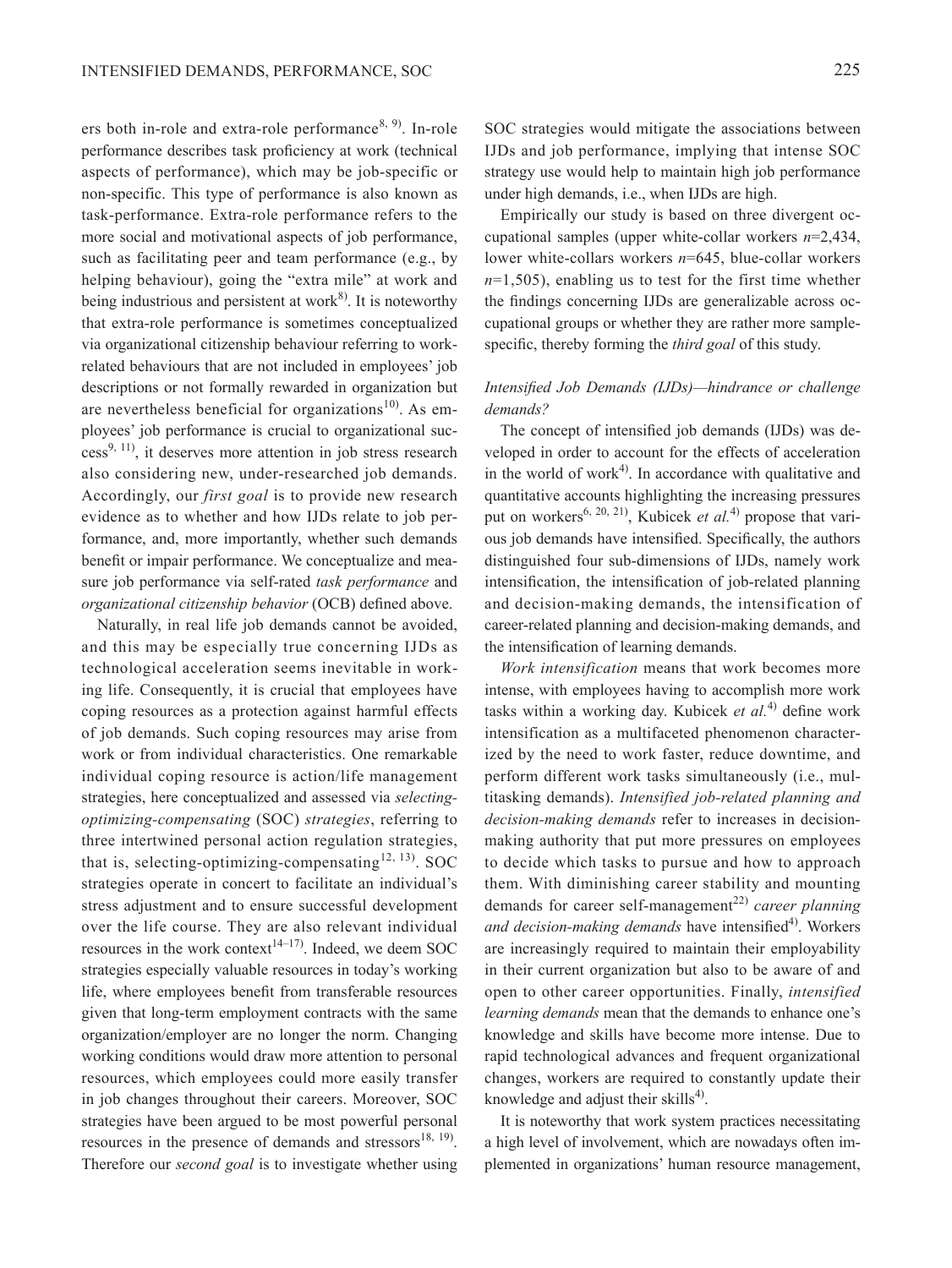are intensifying work, e.g., by imposing the above-defined intensified learning, planning and decision-making demands<sup>23)</sup>. Thus, IJDs, particularly intensified planning and decision-making and learning demands, have their roots not only in technological acceleration but also in today's human resource management practices, which empower employees via improved agency, self-management and autonomy but simultaneously increase their experiences of  $\text{IJDs}^{23, 24}$ .

Research has also revealed that these four dimensions of IJDs are distinct from well-established job demands such as time pressures/workload or lack of autonomy and contribute to explaining employee health, well-being and motivation beyond these more traditional job demands<sup>3, 4)</sup>. Thus, IJDs expand existing measures by capturing the dynamic nature of contemporary job demands arising predominantly from technological and organizational changes.

IJDs have different associations with work-related outcomes. Whereas work intensification has been shown to be detrimental to employee well-being, health and motiva- $\[\text{tion}^{3,4,6}\]$ , learning demands have been shown to be condu-cive to work-related motivation<sup>[6, 7](#page-12-9))</sup>. This pattern of results suggests that some IJDs may be hindrances, whereas others may be challenges. Cavanaugh *et al.* (p. 68)<sup>[25\)](#page-13-3)</sup> define challenge demands as "work-related demands or circumstances that, although potentially stressful, have associated potential gains for individuals" $26, 27$ ). However, hindrance demands, in turn, are not associated with such gains but "tend to constrain or interfere with an individual's work achievement"<sup>[25\)](#page-13-3)</sup>. Thus, hindrance demands are likely to exacerbate strain and thwart personal growth and goal attainment, whereas challenge demands, besides being energy-depleting, also stimulate motivation<sup>[26](#page-13-4))</sup>. Work intensification is associated with work-related outcomes, such as high emotional exhaustion and low work engagement<sup>[4](#page-12-2))</sup>, which classify this demand as a hindrance. Moreover, if workers are asked to appraise work intensification, they assess it as a hindrance<sup>[28](#page-13-5))</sup>. As hindrances are negatively related to performance<sup>27)</sup>, we can assume that work intensification is associated with poorer job performance (task performance, OCB). No research appraising other subdimensions of IJDs has so far been presented. Nevertheless, their concurrent associations with strains and motivation suggest that planning and decision-making as well as learning demands are rather challenges<sup>7)</sup>. As challenge demands very likely boost performance<sup>27)</sup>, we can expect intensified planning and decision-making demands (jobrelated and career-related) and learning demands to be positively related to job performance (task performance, OCB).

#### *The Selecting-Optimizing-Compensating (SOC) model from the perspective of job demands and job performance*

The core elements of the SOC model are four SOC strategies (elective and loss-based selecting, optimizing, compensating), which are conceived of as significant personal resources assisting individuals' action management and agency in setting, pursuing and sustaining goals in different life domains, also at work $12-14$ ). The SOC model was originally developed by Baltes and Baltes<sup>12)</sup> to explain human motivation, adaptation, development and growth across the life course. Work is inherently motivational, goal-driven action, and thus job demands, including IJDs, arise from work and organizational goals, signifying that the SOC model fits occupational settings well<sup>[14, 15, 29, 30](#page-12-8))</sup>.

The SOC model includes four specific action-management strategies<sup>[12, 13](#page-12-7))</sup>. Goal-setting occurs primarily via *elective selection* (goal setting, goal choices and goal prioritizing), and *loss-based selection* (giving up unachievable goals, selecting new goals, and reorganizing goal priorities). An example of elective selection is when we concentrate on the tasks assigned instead of engaging in some counterproductive behaviour at work. An example of loss-based selection at work is when we disengage ourselves from certain enjoyable job activities, e.g., meeting colleagues, because of time pressures caused by organizational goals, requiring goal prioritizing due to limited resources. As these examples show, selection in the work context is ultimately guided by organizational goals and requirements. Moreover, employees may nowadays also have conflicting work goals, e.g., multitasking requirements<sup>[4\)](#page-12-2)</sup>. However, to perform well and to meet organizational standards, employees are under pressure to select the most relevant goals and pursuing those.

Goal pursuing manifests best in *optimizing*, referring to actions and processes enabling individuals to optimize their resources (e.g., effort, time, knowledge) in order to achieve selected goals. For example, in order to cope with learning demands at work or to maintain their employability, employees may acquire new training and education. Finally, goal maintaining and successful adjustment to resource losses occur typically through *compensation,* describing actions that allow resource losses to be compensated. To cope with losses, people need to muster and use new internal or external resources because previously used resources may no longer be available. One typical example of resource loss is job loss when a person starts seeking compensatory resources (job seeking, training, new hobbies) in order to adjust. The original developers of the SOC model<sup>[12, 13\)](#page-12-7)</sup> emphasize that all four strategies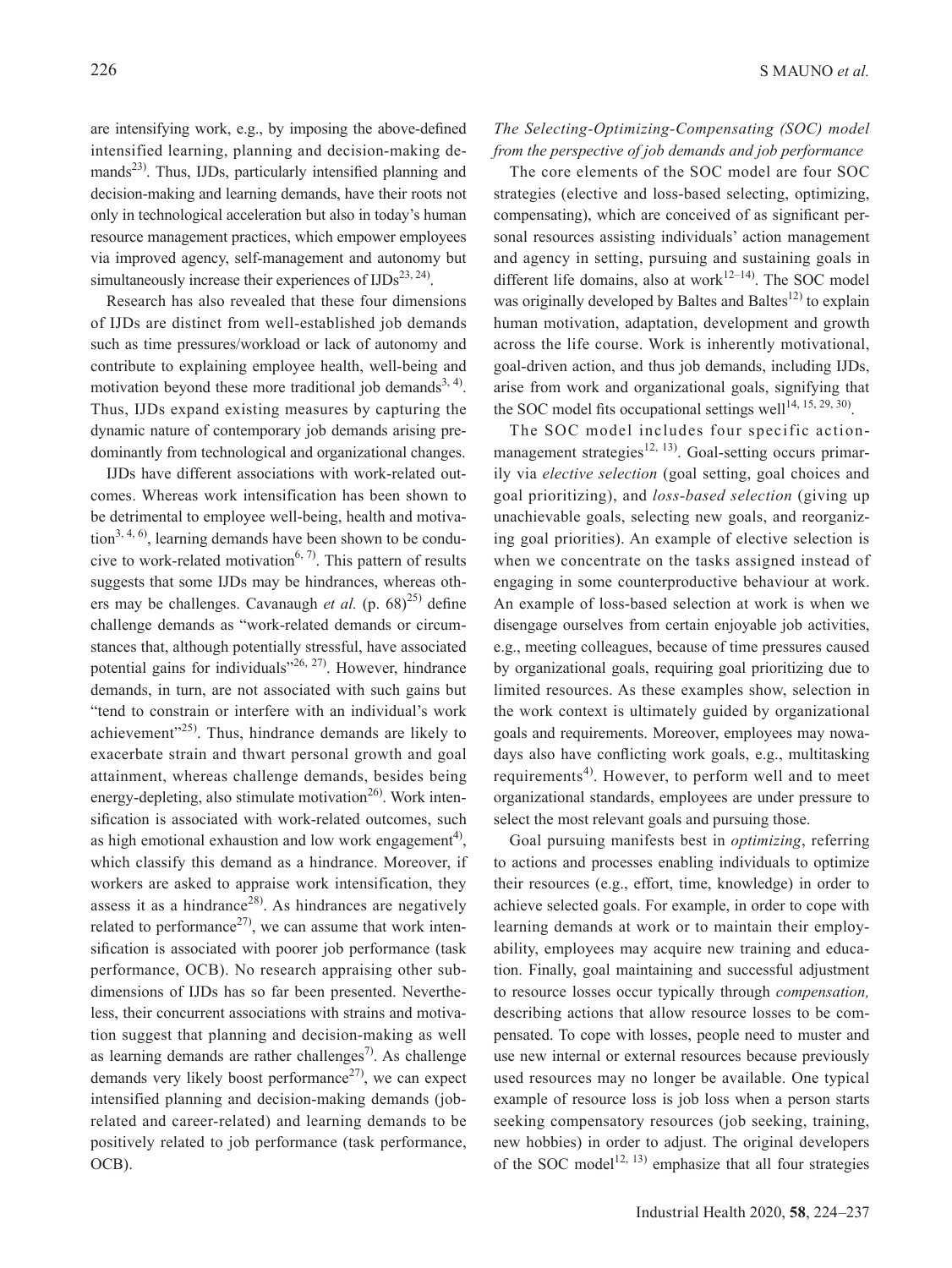are equally important for human adaptation and development. Indeed, SOC strategies operate in concert; using strategies flexibly across situational demands is often emphasized<sup>13, 31)</sup>. For this reason, we conceptualize SOC strategies as one global construct (average score approach) encompassing the four strategies described above  $(17, 30, 32)$ .

Taken together, we reasoned that the SOC model with four SOC strategies is readily applicable to both job demands and job performance research. SOC strategies are personal resources that qualitatively match today's goaldriven working life packed with mental job demands, e.g., IJDs. We argue that IJDs have deep roots in organizational goals and technology-aided work processes and that employees have increasingly needed to adapt their personal goals and actions to meet proficiency-intensive organizational goals and standards. Moreover, as the SOC model is ultimately a goal theory, it is also appropriate for job performance research, where goal-related aspects are inherently relevant. Therefore, we consider that SOC strategies and job performance are also qualitatively well-matching phenomena. The "Qualitative matching principle" is one pre-condition for establishing meaningful moderator effects between job demands (IJDs), resources as moderators (SOC) and employee outcomes (job perfor-mance) (a triple-match principle)<sup>[33](#page-13-8))</sup>. We therefore regarded an orchestra SOC strategies as a meaningful moderator against IJDs in relation to job performance.

Some empirical findings support the above reasoning. However, such studies utilizing a moderator design are quite rare and have typically concerned job demands other than IJDs and also employee outcomes other than job performance, e.g., depression, working ability and workrelated fatigue. For example, Shang *et al.*[34\)](#page-13-9) reported that SOC strategies buffered against effort-reward imbalance at work (describing overall job stress) in relation to depressive symptoms; intense SOC strategy use mitigated the stressfulness of effort-reward imbalance resulting in decreased depression. Schmitt *et al.*[17](#page-13-7)) for their part found that overall SOC strategy use mitigated the effects of cognitive job demands (problem-solving demands) on work-related fatigue. However, Riedel *et al.*[35\)](#page-13-10) challenged such buffering findings as in their study SOC strategies did not ameliorate the effects of job demands on work ability. Concerning job performance as an outcome, Yeung and Fung<sup>[36](#page-13-11))</sup> showed that SOC strategies protected against high task complexity in terms of objectively-rated job performance measured via sales volumes $^{16}$ . To conclude, the empirical evidence concerning SOC strategies as buffering moderators between job demands/stressors and job

performance is still scarce and more evidence should be presented, as will be done in the present study.

By contrast, there is more evidence on the direct positive relationships between SOC strategies and job performance. In a recent meta-analysis, Moghimi *et al.*[15\)](#page-12-12) found a moderately strong relationship between SOC strategies and job performance  $(r_c=0.21)$  but the correlation coefficients varied between the studies and by the type of the outcome (e.g., self-rated vs. objective performance). As these previous findings are not entirely consistent, we examine whether SOC strategy use relates to job performance (task performance, OCB) independently of IJDs by examining the direct relationships between SOC strategy use and performance indicators.

#### *Research questions and hypotheses*

The following research questions (RQ) and hypotheses (H) are posed in this study.

*RQ 1. Do IJDs relate to job performance (task performance, OCB)?* On the basis of the hindrance-challenge model<sup>26, 27</sup>, we hypothesize  $(HI)$  that IJDs may relate either to poorer performance (as hindrance demands) or to better performance (as challenge demands). Specifically, we expect to find a scale-based variation in these relationships: work intensification, as a hindrance demand, is expected to relate to poorer job performance (H1a), whereas three other dimensions of IJDs (intensified job-related and career-related planning and decision-making demands, and learning demands), as challenge demands, are presumed to predict improved performance (H1b). Naturally, scale-based variation conditional upon the indicator of job performance (task performance, OCB) may emerge but we propose no hypothesis on this as empirical evidence is lacking.

*RQ 2. Does SOC strategy use relate to job performance (independently of IJDs)?* As SOC strategies are notable personal resources<sup>12, 13)</sup>, which have been shown to result in positive work-related outcomes<sup>15, 17, 36</sup>, we hypothesize (*H2*) that high SOC strategy use relates to higher job performance. We propose no hypothesis on scale-based differences (concerning task performance, OCB), although we examine this possibility by analysing performance indicators independently.

*RQ 3. Does SOC strategy use moderate the linkages between IJDs and job performance?* As SOC strategy use may be among the most powerful personal resources in demanding life circumstances<sup>[18, 19](#page-13-0)</sup>, we hypothesize  $(H3)$ that SOC strategy use operates as a moderator against high IJDs in relation to job performance (task performance, OCB). Specifically, under high demands, i.e., when IJDs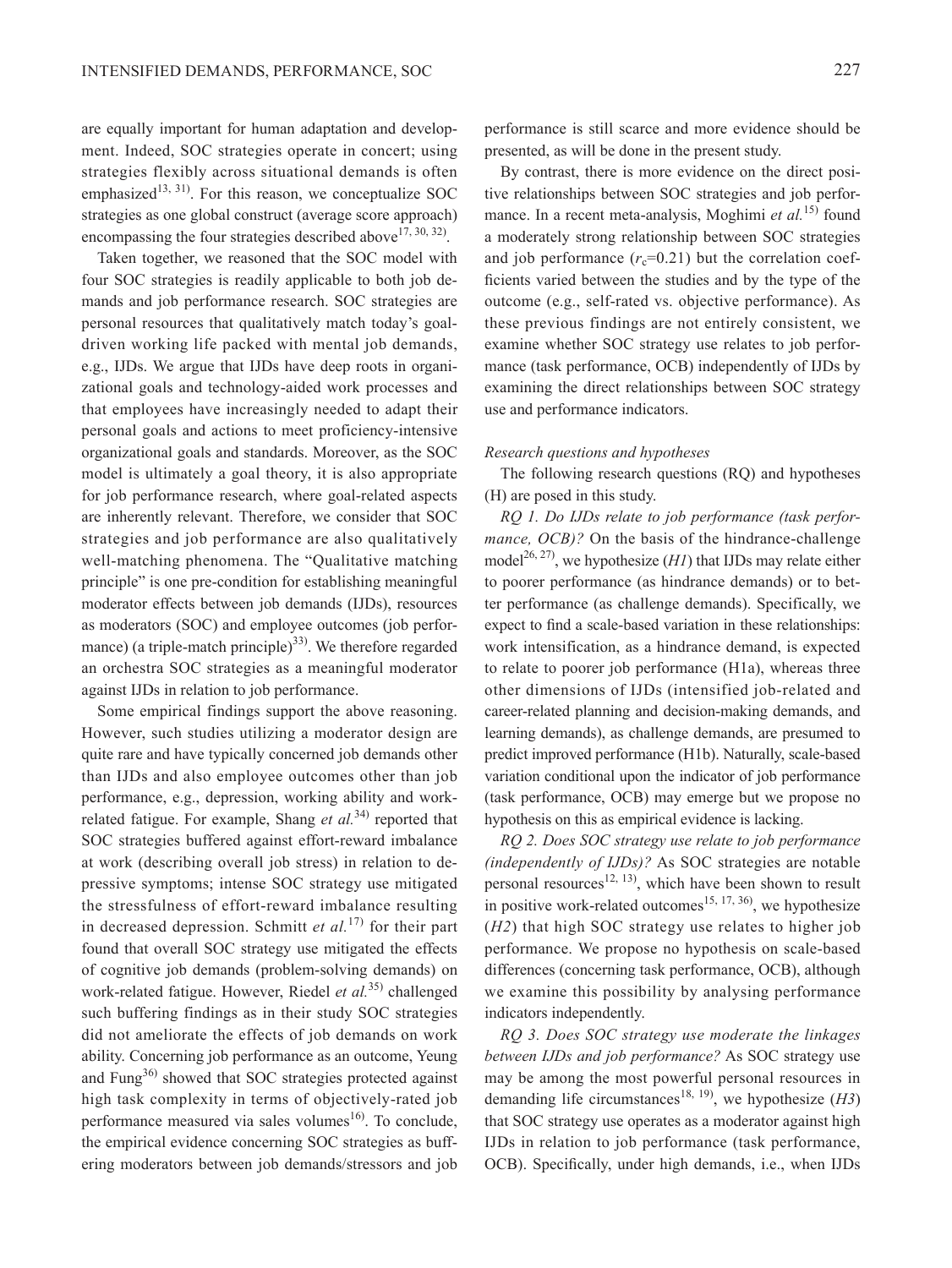are high, high SOC users would be able to maintain a

higher level of performance than would low SOC users. We propose no hypotheses on scale-based variations but we do examine this possibility.

# **Methods**

## *Participants and procedure*

We sampled different occupational groups in order to form a generalizable picture of IJDs in Finland and also to detect potential differences between occupational groups. Data collection, which we conducted in 2018, was performed in close collaboration with Finnish trade unions whose registered members were requested to complete an online survey. The present study was approved by institutional review board and informed consents were gained from participants.

The *upper white-collar* group (*n*=2,434) consisted of teachers, whereas the *lower white-collar* group (*n*=645) consisted of desk job workers (e.g., clerks, office workers) employed in the private sector. The *blue-collar* group (*n*=1,503) included industrial workers (e.g., employees in the metal and food processing industries) and service workers (e.g., waiters, cashiers). The total response rate was 25.5% (56.1% among upper white-collar workers, 12.9% among lower white-collar workers and 16.5% among blue-collar workers). A majority of blue-collar workers were women (51%) with a mean age of 42.97 (*SD*=11.86) yr and the most typical education among them was a qualification from a vocational school (64%). The majority of lower white-collar workers were also women (64%) with a mean age of 47.35 (*SD*=10.00) yr and the most typical education in this occupational group was a qualification from a vocational college or a university degree (59%). The group of upper white-collar workers was heavily female-dominated (79%) with a mean age of 49.49 (*SD*=10.68) yr and 72% of these employees had a university degree. Occupational groups differed significantly from each other in all these background variables (detailed analyses available from the authors upon request), and we therefore deemed it important to analyse them separately regarding the research questions.

#### *Measures and correlations between key variables*

Measures and descriptive information on the sum-scales are summarized in Table 1.

We analysed four dimensions of IJDs separately as in earlier research they have been claimed to be separate factors with varying antecedents and outcomes<sup> $4, 36$ </sup>. However, SOC strategies (including elective selection, loss-based selection, optimization and compensation) were analysed as one average score because SOC strategies are expected to operate in concert<sup>[13, 31](#page-12-11)</sup>) and a similar procedure has been used earlier in occupational settings<sup>[17, 30, 32\)](#page-13-7)</sup>. We also found that certain sub-scales of SOC had unacceptable reliability coefficients (compensation  $\alpha=0.57-0.61$ ), whereas the overall SOC score (including 12 items) had good reliability across the sub-samples (Table 1).

*Control variables* in the regression analyses included the following basic demographic factors: sex (male/ female), age (continuous variable from low to high), education (continuous variable from 1=no formal vocational education … 5=university degree), and the presence of children in the home (no/yes). These background variables were measured identically across the sub-samples and were therefore usable for purposes of comparison.

*Correlations* (Pearson) between all predicting variables and the outcomes are presented in greater detail in Tables 2 (task performance) and 3 (OCB). Here we present the correlations (Pearson) between the key predictors (IJDs-sub-dimensions, SOC strategy use) and between the outcomes. Sub-dimensions of IJDs were moderately highly inter-correlated in all sub-samples: among upper white-collar workers *r*=0.37–0.55 (*p*<0.001), lower white-collar workers  $r=0.42-0.53$  ( $p<0.001$ ), and bluecollar workers *r*=0.37–0.58 (*p*<0.001). However, SOC strategy use showed only very low correlations with IJDs: among upper white-collar workers *r*=0.01 (ns)−0.12 (*p*<0.001), lower white collar-workers *r*=−0.01 (ns) − (−) 0.15 (*p*<0.001), and blue-collar workers *r*=0.01 (ns) − 0.12 (*p*<0.001). Task performance and OCB also showed relatively low inter-correlations across the sub-samples (*r*=0.21−0.26, *p*<0.001).

#### *Statistical analysis*

As we examined three very different sub-samples we first conducted a mean comparison analysis for key variables by sub-sample (upper white-collar, lower white-collar, and blue-collar workers) via ANOVAs (one-way). In these mean comparison analyses, the sub-sample served as a fixed factor, the four dimensions of IJDs, SOC, task performance and OCB as dependent variables, each of which was analysed separately. Paired comparisons in ANOVAs were conducted using post hoc Bonferroni or Games-Howell test when homogeneity of variance was violated. We set a *p*-level of ≤0.001 due to the large data (*n*=3,297). The results of these analyses will be reported as descriptive findings (*M* and *SD* across sub-samples are shown in Table 1).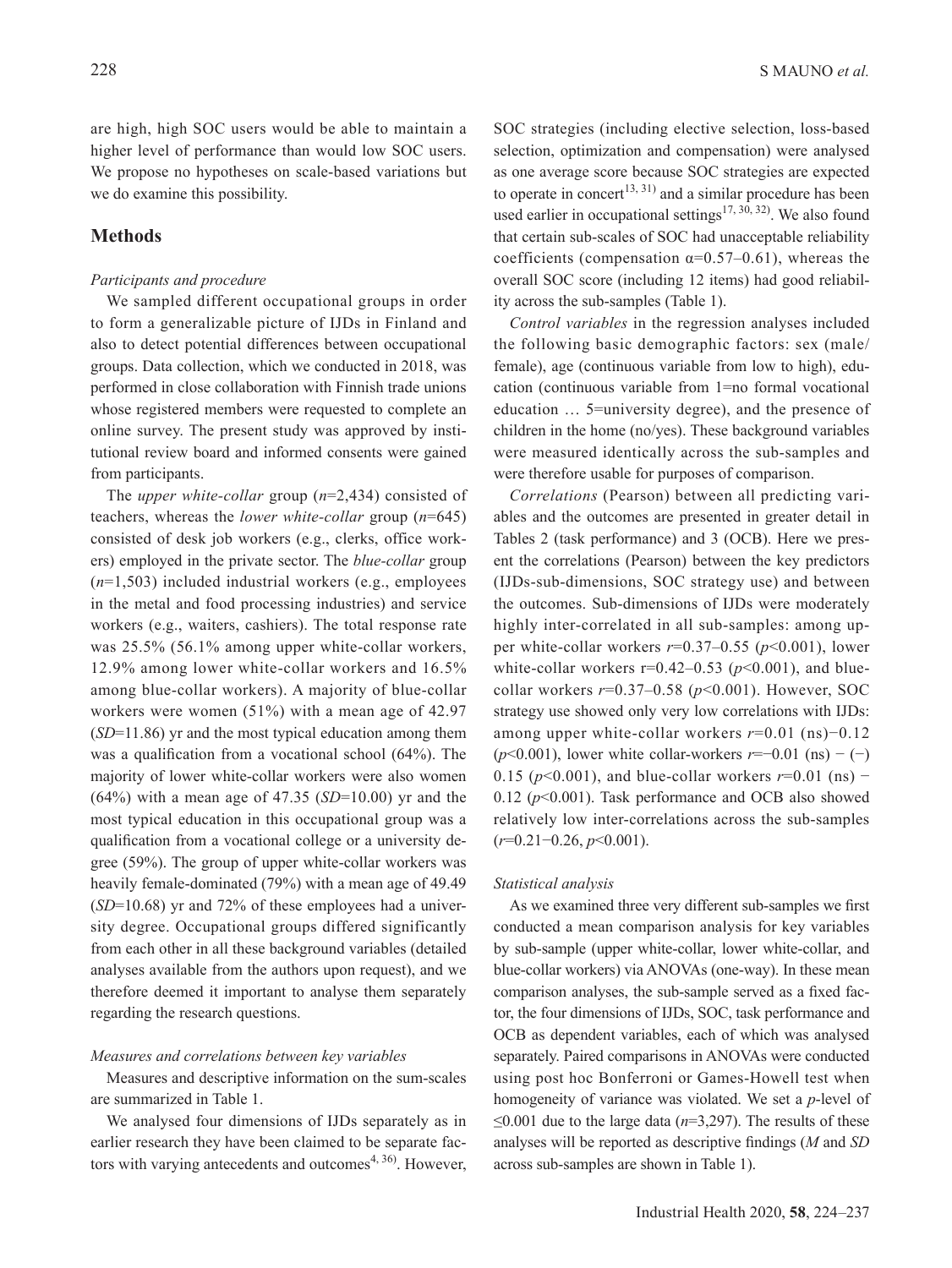| Scale      |      | $\alpha$ -coefficients |      |           | M/SD                          |           | Scale-<br>range*            | No. of<br>items | Reference and example items                                                                                                                                                                                                                                                                                                                                                                  |
|------------|------|------------------------|------|-----------|-------------------------------|-----------|-----------------------------|-----------------|----------------------------------------------------------------------------------------------------------------------------------------------------------------------------------------------------------------------------------------------------------------------------------------------------------------------------------------------------------------------------------------------|
| Sample     |      | 2                      | 3    |           | $\overline{2}$                | 3         |                             |                 |                                                                                                                                                                                                                                                                                                                                                                                              |
| WI         | 0.90 | 0.89                   | 0.88 | 3.85/1.02 | 3.68/1.00                     | 3.36/1.12 | $1 - 5/\Gamma$ <sup>a</sup> | 5               | "In the last five years ever more work has to be completed by<br>fewer and fewer employees"4)                                                                                                                                                                                                                                                                                                |
| <b>IJP</b> | 0.85 | 0.84                   | 0.86 |           | 3.53/0.92 3.68/0.86 3.15/0.98 |           | $1-5/L$                     | 5               | "In the last five years one increasingly has to check independently<br>whether the work goals have been reached" 4)                                                                                                                                                                                                                                                                          |
| ICP        | 0.76 | 0.78                   | 0.76 |           | 3.42/0.95 3.52/0.89           | 3.04/0.99 | $1-5/L$                     | 3               | "In the last five years one is increasingly required to maintain<br>one's attractiveness for the job market, e.g., through advanced<br>education, networking" <sup>4)</sup>                                                                                                                                                                                                                  |
| LD         | 0.93 | 0.94                   | 0.93 |           | 4.11/0.82 3.79/0.89           | 3.09/1.02 | $1-5/L$                     | 6               | "In the last five years one has to update one's knowledge level<br>more frequently" $4$ )                                                                                                                                                                                                                                                                                                    |
| <b>SOC</b> | 0.75 | 0.76                   | 0.79 | 3.30/0.48 | 3.37/0.47                     | 3.44/0.50 | $1 - 7/L$                   | 12              | "I concentrate all my energy on a "few things" (selecting);<br>"When I can't do something important at work the way I did<br>before, I look for a new goal" (loss-based selection); "At work, I<br>keep working on what I have planned until I succeed" (optimiz-<br>ing), "When something at work isn't working as well as it used<br>to, I ask others for advice" (compensating) $^{30}$ ) |
| TP         | 0.79 | 0.82                   | 0.79 | 3.57/0.68 | 3.55/0.75                     | 3.61/0.77 | $1-5/Fb$                    | 4               | "I was able to plan my work so that I finished it on time" 43)                                                                                                                                                                                                                                                                                                                               |
| <b>OCB</b> | 0.76 | 0.74                   | 0.76 |           | 3.74/0.54 3.55/0.55 3.50/0.60 |           | $1-5/F$                     | 8               | "Willingly give your time to help others who have work-related<br>problems"                                                                                                                                                                                                                                                                                                                  |

**Table 1. Summary table of measures and descriptive figures (M, SD) across sub-samples (1, 2, 3) concerning seven sub-scales**

1: upper white-collar workers; 2: lower white-collar workers; 3: blue-collar workers. \*Higher score indicates higher amount/level of the given construct. a: Likert-type scale; <sup>b</sup>: frequency-based scale. WI: work intensification; IJP: intensified job-related planning and decision-making demands; ICP: career planning and decision-making demands; LD: intensified learning demands; SOC: selecting-optimizing-compensating strategies; TP: task performance; OCB: organizational citizenship behavior.

The hypotheses (H1–H3) were tested by performing hierarchical moderated regression analyses with interaction terms. Regression analyses were conducted separately for three divergent sub-samples in order to examine the generalizability of the direct (IJDs, SOC) and moderator (IJDs  $\times$  SOC interaction) effects across sub-samples. Noteworthy is also that this is a first study on IJDs (as measured multi-dimensionally) where divergent samples were used in predicting performance. For this reason, we deemed important to analyse whether the explanation rates of IJDs concerning performance differ according to the subsamples. This would mean that IJDs (or some of those) are stronger predictors of performance in certain occupational groups. This same concerns also SOC variable as a predictor of performance, as earlier studies have not generally been multi-sample studies.

Specifically, we computed different regression models for the main (IJDs, SOC) and moderator (IJDs  $\times$  SOC) effects. We first examined the main effects of IJDs and SOC on job performance (task performance, OCB as dependent variables) in own models (testing H1, H2). In these regression models (method Enter), background factors (sex, age, education and parenting status) were entered in the first step, followed by the SOC variable in the second step.

Then the dimensions of IJDs (altogether four variables) were entered into the models at separate steps (i.e., including four steps as there were four IJDs among the variables) in order to compare their relative importance and explanation power in relation to job performance. The dimension of work intensification was entered in the last step because we defined this dimension of intensification as a hindrance demand (see H1a, H1b), and in this regard we also thought that it would be more detrimental (negative) job demand compared to the other (challenge-type) IJDs. Thus, the dimension of work intensification was expected to show the strongest (negative) effect on performance and was then entered to the model in the final step of regression analysis.

Next we estimated the moderator models to investigate whether SOC strategy use moderated the effects between IJDs and job performance (testing H3). SOC was always among these interaction terms, and having the same variable in multiple interaction terms typically causes multicollinearity and unreliable regression coefficients. Hence, to avoid multi-collinearity, each IJD variable and its corresponding interaction term with SOC, was analysed separately (altogether four interaction terms). In interpreting the interaction effects we used two specific criteria: (1) the interaction effect had to be consistent with the correspond-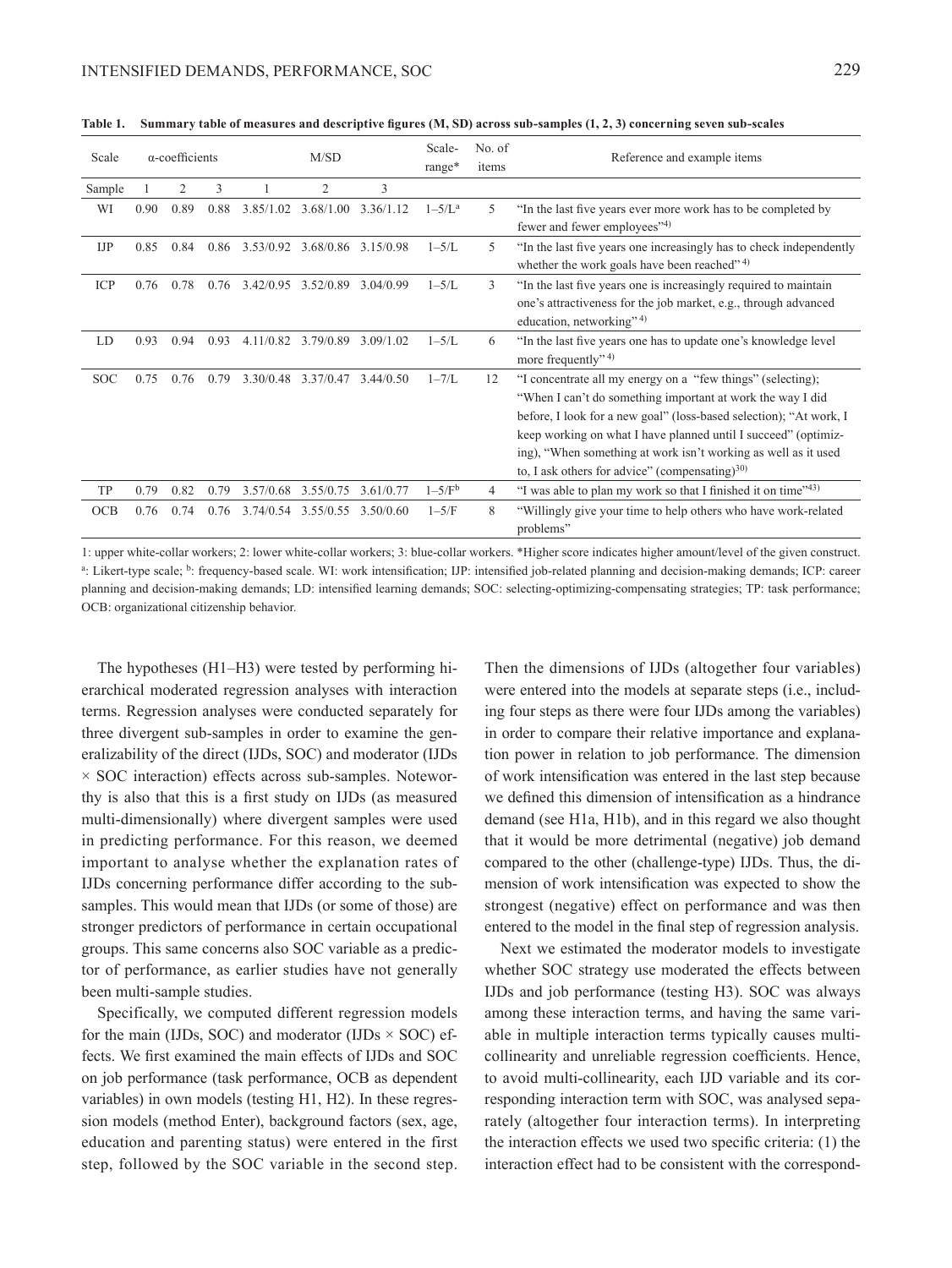| Table 2.                                                                                                                                                                                                                                                                                                                                                                                                                                                    | Predicting task-performance in upper white- (n=1,7 |            |                     |                    | 54), lower white- ( $n=637$ ), and blue-collar workers ( $n=906$ ) |            |           |                     |             |            |            |            |              |            |            |
|-------------------------------------------------------------------------------------------------------------------------------------------------------------------------------------------------------------------------------------------------------------------------------------------------------------------------------------------------------------------------------------------------------------------------------------------------------------|----------------------------------------------------|------------|---------------------|--------------------|--------------------------------------------------------------------|------------|-----------|---------------------|-------------|------------|------------|------------|--------------|------------|------------|
| Predictors                                                                                                                                                                                                                                                                                                                                                                                                                                                  |                                                    |            |                     |                    |                                                                    |            |           | Task-performance    |             |            |            |            |              |            |            |
| Sub-sample                                                                                                                                                                                                                                                                                                                                                                                                                                                  |                                                    |            | Upper white-collars |                    |                                                                    |            |           | Lower white-collars |             |            |            |            | Blue-collars |            |            |
| Coefficients                                                                                                                                                                                                                                                                                                                                                                                                                                                | $\circ$                                            | $\circ$    | $\circ$             | $\circ$            | r,                                                                 | $\circ$    | $\Omega$  | $\approx$           | $\triangle$ | r,         | $\circ$    | $\circ$    | $\circ$      | $\circ$    | r,         |
| S1: Back-grounds                                                                                                                                                                                                                                                                                                                                                                                                                                            |                                                    |            |                     |                    |                                                                    |            |           |                     |             |            |            |            |              |            |            |
| Sex <sup>a</sup>                                                                                                                                                                                                                                                                                                                                                                                                                                            | 0.01                                               | 0.01       | 0.01                | $-0.02$            | $0.01\,$                                                           | $-0.04$    | $-0.05$   | $-0.06$             | $-0.08*$    | $-0.02$    | $-0.02$    | $-0.03$    | $-0.03$      | $-0.04$    | $-0.02$    |
| Education <sup>b</sup>                                                                                                                                                                                                                                                                                                                                                                                                                                      | 0.04                                               | 0.04       | 0.04                | 0.03               | $0.04*$                                                            | $-0.03$    | $-0.02$   | $-0.03$             | $-0.03$     | $-0.02$    | $-0.01$    | $-0.00$    | 0.00         | $-0.01$    | $-0.01$    |
| Ageb                                                                                                                                                                                                                                                                                                                                                                                                                                                        | $0.06**$                                           | $0.06**$   | $0.06*$             | 0.04               | 0.04                                                               | $-0.01$    | $-0.02$   | $-0.01$             | $-0.01$     | $-0.02$    | 0.03       | 0.01       | 0.02         | 0.01       | 0.02       |
| Children <sup>c</sup>                                                                                                                                                                                                                                                                                                                                                                                                                                       | 0.01                                               | 0.01       | 0.01                | 0.01               | $-0.00$                                                            | 0.05       | 0.05      | 0.06                | 0.06        | 0.03       | $-0.01$    | $-0.00$    | $-0.00$      | $-0.00$    | $-0.00$    |
| $\Delta R^2$                                                                                                                                                                                                                                                                                                                                                                                                                                                | 0.004                                              |            |                     |                    |                                                                    | 0.002      |           |                     |             |            | 0.001      |            |              |            |            |
| S2: Buffer                                                                                                                                                                                                                                                                                                                                                                                                                                                  |                                                    |            |                     |                    |                                                                    |            |           |                     |             |            |            |            |              |            |            |
| <b>SOC</b>                                                                                                                                                                                                                                                                                                                                                                                                                                                  | $0.22***$                                          | $0.21***$  | $0.22***$           | ∗<br>$0.20**$      | $0.20***$                                                          | $0.28***$  | $0.28***$ | $0.28***$           | $0.23***$   | $0.27***$  | $0.25***$  | $0.27***$  | $0.27***$    | $0.24***$  | $0.25***$  |
| $\Delta R^2$                                                                                                                                                                                                                                                                                                                                                                                                                                                | $0.040***$                                         |            |                     |                    |                                                                    | $0.075***$ |           |                     |             |            | $0.063***$ |            |              |            |            |
| S3:IIP                                                                                                                                                                                                                                                                                                                                                                                                                                                      | $-0.17***$                                         | $-0.18***$ | $-0.18***$          | $-0.03$            | $-0.15***$                                                         | $-0.09*$   | $-0.02$   | 0.00                | $0.13**$    | $-0.09*$   | $-0.04$    | 0.04       | 0.06         | $0.16***$  | $-0.03$    |
| $\Delta R^2$                                                                                                                                                                                                                                                                                                                                                                                                                                                | $0.028***$                                         |            |                     |                    |                                                                    | $0.009*$   |           |                     |             |            | 0.002      |            |              |            |            |
| S <sub>4</sub> : ICP                                                                                                                                                                                                                                                                                                                                                                                                                                        |                                                    | 0.01       | 0.01                | 0.03               | $-0.08***$                                                         |            | $-0.13**$ | $-0.10*$            | $-0.04$     | $-0.12**$  |            | $-0.14***$ | $-0.11**$    | $-0.06$    | $-0.08*$   |
| $\Delta R^2$                                                                                                                                                                                                                                                                                                                                                                                                                                                |                                                    | 0.000      |                     |                    |                                                                    |            | $0.012**$ |                     |             |            |            | $0.013***$ |              |            |            |
| S <sub>5</sub> : LD                                                                                                                                                                                                                                                                                                                                                                                                                                         |                                                    |            | 0.02                | $0.08**$           | $-0.03$                                                            |            |           | $-0.11*$            | $-0.04$     | $-0.14***$ |            |            | $-0.08*$     | $-0.04$    | $-0.08**$  |
| $\Delta R^2$                                                                                                                                                                                                                                                                                                                                                                                                                                                |                                                    |            | 0.000               |                    |                                                                    |            |           | $0.008*$            |             |            |            |            | $0.005*$     |            |            |
| S6: WI                                                                                                                                                                                                                                                                                                                                                                                                                                                      |                                                    |            |                     | $-0.34***$         | $-0.31***$                                                         |            |           |                     | $-0.36***$  | $-0.33***$ |            |            |              | $-0.31***$ | $-0.28***$ |
| $\Delta R^2$                                                                                                                                                                                                                                                                                                                                                                                                                                                |                                                    |            |                     | $* *$<br>$0.075**$ |                                                                    |            |           |                     | $0.079***$  |            |            |            |              | $0.069***$ |            |
| making demands;, ICP: career planning and decision-making demands; LD: intensified learning demands; WI: work intensification. *p<0.05, **p<0.01, ***p<0.001. $\Delta R^2$ Change in explanation rates when the<br><sup>a</sup> : female/male; b: continuous; S: no/yes; S1: Step1; S2: Step4; S3: Step4; S4: Step4; S4: Step4; S5: Step5; S6: Step6; S0: Step6; S0: Step6; S0: Step6; S0: Step6; S0: Step6; S0: Step6; S9: Step5; S4: Step4; S5: Step6; S0 |                                                    |            |                     |                    |                                                                    |            |           |                     |             |            |            |            |              |            |            |
| predictor (S2, S3, S4, S5, S6) or the group of predictors (S1) were                                                                                                                                                                                                                                                                                                                                                                                         |                                                    |            |                     |                    | entered into analysis.                                             |            |           |                     |             |            |            |            |              |            |            |

|                | l                                      |
|----------------|----------------------------------------|
|                |                                        |
|                |                                        |
|                |                                        |
|                | i                                      |
|                |                                        |
|                |                                        |
|                |                                        |
|                |                                        |
|                |                                        |
|                |                                        |
| ;              |                                        |
|                |                                        |
|                |                                        |
|                |                                        |
|                | í                                      |
|                |                                        |
| $\frac{1}{1}$  |                                        |
|                |                                        |
|                |                                        |
|                |                                        |
|                |                                        |
| İ              |                                        |
| i              | ֖֖֖֖֚֚֚֚֚֚֬                            |
|                |                                        |
|                | I                                      |
|                |                                        |
|                |                                        |
|                |                                        |
|                |                                        |
|                |                                        |
|                |                                        |
|                |                                        |
|                |                                        |
|                |                                        |
|                |                                        |
|                |                                        |
|                |                                        |
|                |                                        |
|                |                                        |
| $\overline{a}$ |                                        |
|                | l                                      |
|                | l<br>l                                 |
|                |                                        |
|                |                                        |
|                |                                        |
|                |                                        |
|                |                                        |
|                |                                        |
|                |                                        |
|                |                                        |
|                |                                        |
|                |                                        |
|                |                                        |
|                |                                        |
|                |                                        |
|                |                                        |
|                |                                        |
|                |                                        |
|                |                                        |
|                |                                        |
|                |                                        |
|                |                                        |
|                |                                        |
|                |                                        |
|                |                                        |
|                |                                        |
|                |                                        |
|                |                                        |
|                |                                        |
|                |                                        |
|                | ׇ֠֞                                    |
|                |                                        |
|                |                                        |
|                |                                        |
|                |                                        |
|                |                                        |
|                |                                        |
| l              | l                                      |
|                |                                        |
|                |                                        |
|                |                                        |
|                | l                                      |
|                | l                                      |
|                |                                        |
| :<br>E         | $4ab$ <sup><math>\epsilon</math></sup> |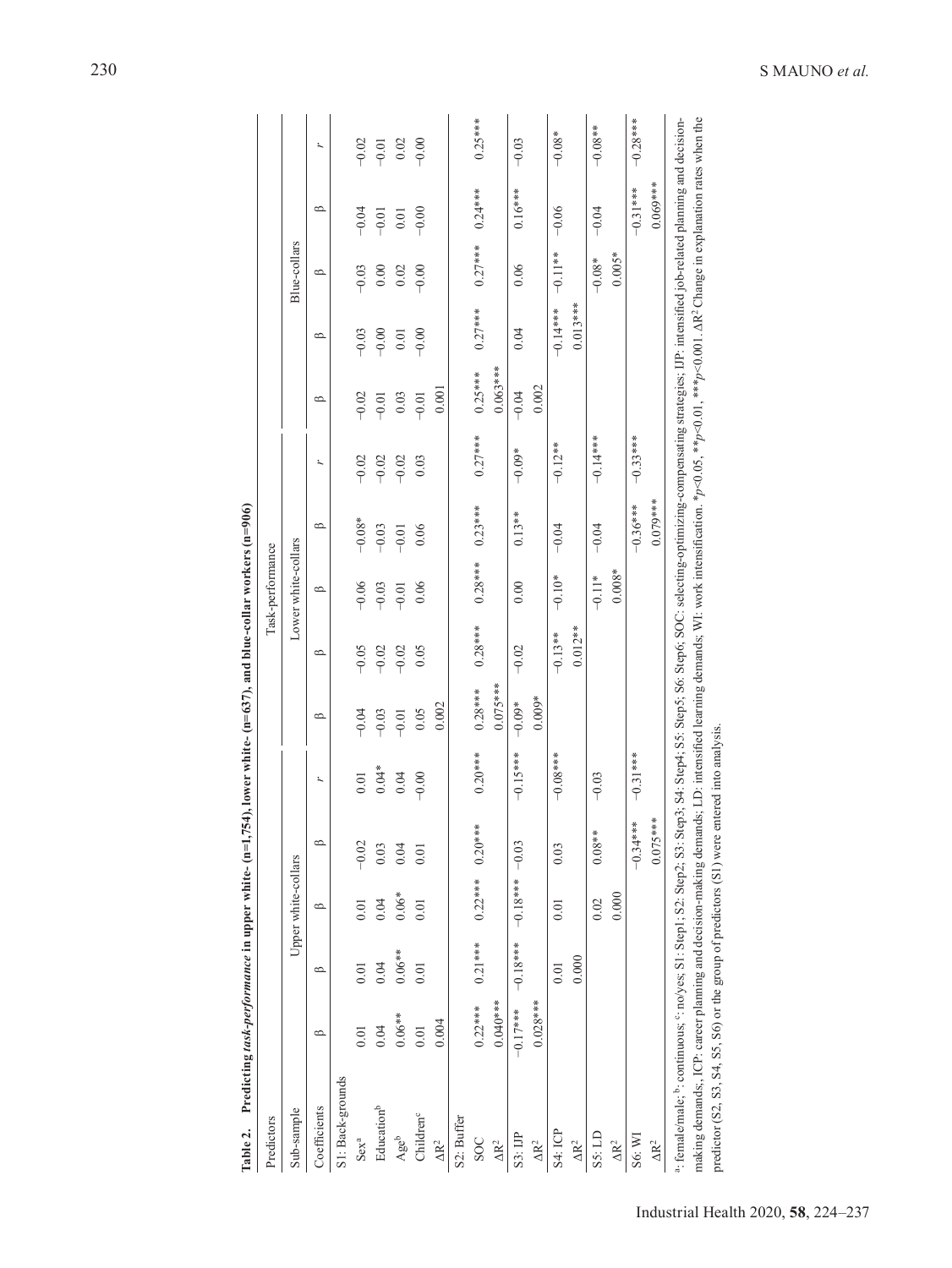ing correlation coefficient and the correlation coefficient had to be significant; (2) the change in an explanation rate  $(R<sup>2</sup>)$  after entering the interaction term had to be significant and explain >0.5% of the variance of the dependent variable. Interaction effects meeting these criteria were then graphically inspected based on the parameter values of beta-coefficients, confidence intervals and standard deviations<sup>38)</sup>. It is noteworthy that we used a stricter level of significance in the upper white-collar worker sample  $(*p<0.01)$  due to large sample size  $(n=2,434)$ , whereas in the two other sub-samples we used a conventional significance level (\**p*<0.05).

## **Results**

## *Descriptive results: mean comparisons by sub-samples for the key concepts*

Below we report differences by sub-samples based on *F*- and *p*-values. Means and standard deviations in each of the three sub-samples are presented in Table 1. ANOVAs showed that the sub-samples differed in all other constructs except *task performance* (*F*=1.56, *df* [2, 3296], *p*=0.210). Upper and lower white-collar workers reported more *work intensification* than did blue-collar workers (*F*=64.79, *df* [2, 3297], *p*<0.001), whereas the white-collar groups did not differ from each other (post hoc Games-Howell for paired comparisons). Lower white-collar and upper-white-collar workers also reported more *intensified job-related planning and decision-making demands* than did blue-collar workers (*F*=73.63, *df* [2, 3297], *p*<0.001), and all groups differed significantly from each other (Games-Howell) in this job demand. Similarly, the white-collar groups reported more *intensified career-related planning and decisionmaking demands* than did the blue-collar group (*F*=61.84, *df* [2, 3297], *p*<0.001) but the white-collar groups did not differ from each other (Games-Howell). Finally, *intensified learning demands* were also most prevalent among upper white-collar workers, followed by lower white-collar workers and blue-collar workers (*F*=387.99, *df* [2, 3297], *p*<0.001) and all sub-samples differed significantly from each other (Games-Howell). To sum up, IJDs were overall more common in white-collar than in blue-collar work.

We also found that the sub-samples differed in SOC strategies (*F*=24.39, *df* [2, 3297] *p*<0.001) and OCB (*F*=63.58, *df* [2, 3297], *p*<0.001). The blue-collar workers used SOC strategies more often than did the upper whitecollar workers, whereas other groups did not differ from each other (Bonferroni). OCB, in turn, was most common among upper white-collar workers but the lower white-

## *Results of regression analyses for the main effect models in three sub-samples*

Here we report only the findings derived from the last step of the regression analysis as these are the most robust findings taking into account the power of antecedents when all variables are included in the model (see Step 6; after all four dimensions of IJDs were entered into the regression analysis). Furthermore, we only report those findings which are consistent with the corresponding correlation coefficient.

Concerning *task performance*, Table 2 shows that SOC strategy use explained higher task performance in each subsample and its explanatory rates varied between 4 and  $8\%$ depending on the sub-sample. Of the dimensions of IJDs, only work intensification showed a consistent effect on task performance across sub-samples: the higher work intensification the lower was task performance. Work intensification explained 7–8% of the variance of task performance. It is noteworthy that none of the other dimensions of IJDs were significant predictors of task performance after entering the dimension of work intensification into the model in the final step (see β-coefficients in the last column across sub-samples). Some effects at Step 6 were furthermore inconsistent with the respective correlation coefficient (i.e., concerning IJP in lower white-collar workers and bluecollar workers and LD in upper white-collar workers, see β-and *r*-coefficients in the last column across sub-samples). Altogether, these findings show that the relative importance of work intensification was stronger than the other dimensions of IJDs in explaining task performance.

Table 3 shows the results of the regression analysis in explaining *organizational citizenship behaviour (OCB)* across sub-samples. Again, we report the findings derived from the last step of the regression analysis after all variables had been entered into the model (see Step 6; after all four dimensions of IJDs had been entered to the regression analysis). We found that SOC strategy use explained higher OCB in each sub-sample and its explanatory rates varied between 4 and 5% depending on the sub-sample. None of the dimensions of IJDs related consistently to OCB at Step 6 (see β-coefficients in the last column across sub-samples). However, we found that intensified learning demands were related to higher OCB among upper whitecollar and blue-collar employees (the effects were also consistent with the respective correlation coefficients). Among blue-collar workers, intensified planning- and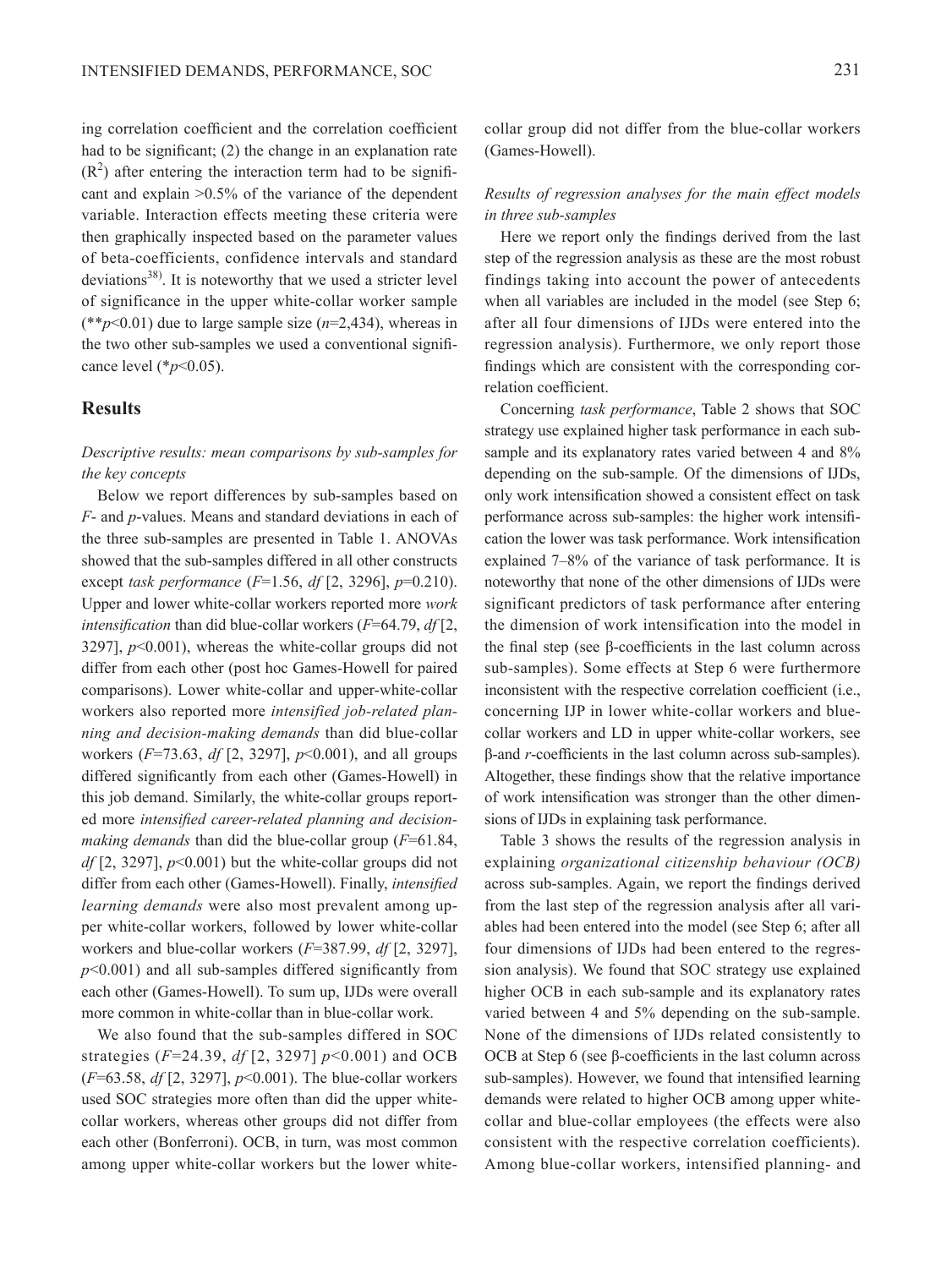| Table 3.                                                                                                                                                                                                                                                                                                                                                                                                                                                                                                                      | Predicting organizational citizenship behaviour in |           |                     |             |           | upper white- $(n=1,754)$ , lower white- $(n=638)$ , and blue-collar workers $(n=906)$ |                                      |                     |           |           |            |            |              |            |            |
|-------------------------------------------------------------------------------------------------------------------------------------------------------------------------------------------------------------------------------------------------------------------------------------------------------------------------------------------------------------------------------------------------------------------------------------------------------------------------------------------------------------------------------|----------------------------------------------------|-----------|---------------------|-------------|-----------|---------------------------------------------------------------------------------------|--------------------------------------|---------------------|-----------|-----------|------------|------------|--------------|------------|------------|
| Predictors                                                                                                                                                                                                                                                                                                                                                                                                                                                                                                                    |                                                    |           |                     |             |           |                                                                                       | Organizational Citizenship Behaviour |                     |           |           |            |            |              |            |            |
| Sub-sample                                                                                                                                                                                                                                                                                                                                                                                                                                                                                                                    |                                                    |           | Upper white-collars |             |           |                                                                                       |                                      | Lower white-collars |           |           |            |            | Blue-collars |            |            |
| Coefficients                                                                                                                                                                                                                                                                                                                                                                                                                                                                                                                  | $\circ$                                            | $\circ$   | $\circ$             | $\triangle$ | r.        | $\circ$                                                                               | $\circ$                              | $\circ$             | $\circ$   | r         | $\circ$    | $\circ$    | $\circ$      | $\circ$    | r.         |
| S1: Back-grounds                                                                                                                                                                                                                                                                                                                                                                                                                                                                                                              |                                                    |           |                     |             |           |                                                                                       |                                      |                     |           |           |            |            |              |            |            |
| $Sex^a$                                                                                                                                                                                                                                                                                                                                                                                                                                                                                                                       | $-0.06*$                                           | $-0.06*$  | $-0.03$             | $-0.03$     | $-0.06*$  | $-0.04$                                                                               | $-0.03$                              | $-0.03$             | $-0.02$   | $-0.05$   | $-0.10$ ** | $-6.10$    | $-0.10**$    | $-0.10**$  | $-0.11**$  |
| Educationb                                                                                                                                                                                                                                                                                                                                                                                                                                                                                                                    | $-0.04$                                            | $-0.04$   | $-0.06**$           | $-0.06**$   | $-0.04$   | 0.02                                                                                  | 0.01                                 | 0.02                | 0.02      | 0.06      | 0.05       | 0.04       | 0.04         | 0.04       | $0.08**$   |
| Ageb                                                                                                                                                                                                                                                                                                                                                                                                                                                                                                                          | 0.02                                               | 0.03      | $-0.00$             | $-0.00$     | 0.02      | $-0.09*$                                                                              | $-0.06$                              | $-0.07$             | $-0.07$   | $-0.12**$ | $-0.13***$ | $-0.12***$ | $-0.15***$   | $-0.15***$ | $-0.13***$ |
| Children <sup>c</sup>                                                                                                                                                                                                                                                                                                                                                                                                                                                                                                         | $0.06*$                                            | $0.06*$   | $0.06*$             | $0.05*$     | $0.07**$  | 0.04                                                                                  | 0.03                                 | 0.03                | 0.03      | 0.05      | 0.01       | 0.01       | 0.01         | 0.01       | $-0.01$    |
| $\Delta R^2$                                                                                                                                                                                                                                                                                                                                                                                                                                                                                                                  | $0.010**$                                          |           |                     |             |           | $0.017*$                                                                              |                                      |                     |           |           | $0.030***$ |            |              |            |            |
| S <sub>2</sub> : Buffer                                                                                                                                                                                                                                                                                                                                                                                                                                                                                                       |                                                    |           |                     |             |           |                                                                                       |                                      |                     |           |           |            |            |              |            |            |
| <b>SOC</b>                                                                                                                                                                                                                                                                                                                                                                                                                                                                                                                    | $0.19***$                                          | $0.19***$ | $0.19***$           | $0.19***$   | $0.20***$ | $0.23***$                                                                             | $0.22***$                            | $0.23***$           | $0.23***$ | $0.23***$ | $0.18***$  | $0.17***$  | $0.16***$    | $0.16***$  | $0.19***$  |
| $\Delta R^2$                                                                                                                                                                                                                                                                                                                                                                                                                                                                                                                  | $0.039***$                                         |           |                     |             |           | $0.052***$                                                                            |                                      |                     |           |           | $0.035***$ |            |              |            |            |
| S3: LIP                                                                                                                                                                                                                                                                                                                                                                                                                                                                                                                       | $0.07**$                                           | 0.04      | 0.00                | $-0.01$     | $0.10***$ | $0.18***$                                                                             | $0.12*$                              | $0.09*$             | 0.09      | $0.19***$ | $0.19***$  | $0.16***$  | $0.12***$    | $0.13***$  | $0.19***$  |
| $\Delta R^2$                                                                                                                                                                                                                                                                                                                                                                                                                                                                                                                  | $0.005**$                                          |           |                     |             |           | $0.031***$                                                                            |                                      |                     |           |           | $0.036***$ |            |              |            |            |
| <b>S4: ICP</b>                                                                                                                                                                                                                                                                                                                                                                                                                                                                                                                |                                                    | 0.05      | 0.01                | 0.00        | $0.11***$ |                                                                                       | $0.12***$                            | 0.09                | 0.09      | $0.22***$ |            | 0.06       | $-0.02$      | $-0.02$    | $0.20***$  |
| $\Delta R^2$                                                                                                                                                                                                                                                                                                                                                                                                                                                                                                                  |                                                    | 0.001     |                     |             |           |                                                                                       | $0.010**$                            |                     |           |           |            | 0.002      |              |            |            |
| S5: LD                                                                                                                                                                                                                                                                                                                                                                                                                                                                                                                        |                                                    |           | $0.18***$           | $0.17***$   | $0.19***$ |                                                                                       |                                      | $0.09*$             | 0.09      | $0.17***$ |            |            | $0.21***$    | $0.21***$  | $0.26***$  |
| $\Delta R^2$                                                                                                                                                                                                                                                                                                                                                                                                                                                                                                                  |                                                    |           | $0.024***$          |             |           |                                                                                       |                                      | $0.006*$            |           |           |            |            | $0.031***$   |            |            |
| S6: WI                                                                                                                                                                                                                                                                                                                                                                                                                                                                                                                        |                                                    |           |                     | 0.04        | $0.11***$ |                                                                                       |                                      |                     | 0.01      | $0.12**$  |            |            |              | $-0.02$    | $0.10**$   |
| $\Delta R^2$                                                                                                                                                                                                                                                                                                                                                                                                                                                                                                                  |                                                    |           |                     | 0.001       |           |                                                                                       |                                      |                     | 0.000     |           |            |            |              | 0.000      |            |
| 4. female/male; b: continuous; cno/yes; S1: Step2; S3: Step2; S3: Step4; S4: Step4; S4: Step5; S6: Step6; SOC: selecting-optimizing-compensating strategies; IP: intensified job-related plaming and decision-<br>making demands; ICP: career planning and decision-making demands; LD: intensified learning demands; WI: work intensification. *p<0.05, **p<0.01, ***p<0.01. $\Delta R^2$ Change in explanation rates when the<br>predictor (S2, S3, S4, S5, S6) or the group of predictors (S1) were entered into analysis. |                                                    |           |                     |             |           |                                                                                       |                                      |                     |           |           |            |            |              |            |            |
|                                                                                                                                                                                                                                                                                                                                                                                                                                                                                                                               |                                                    |           |                     |             |           |                                                                                       |                                      |                     |           |           |            |            |              |            |            |

232 S MAUNO *et al.*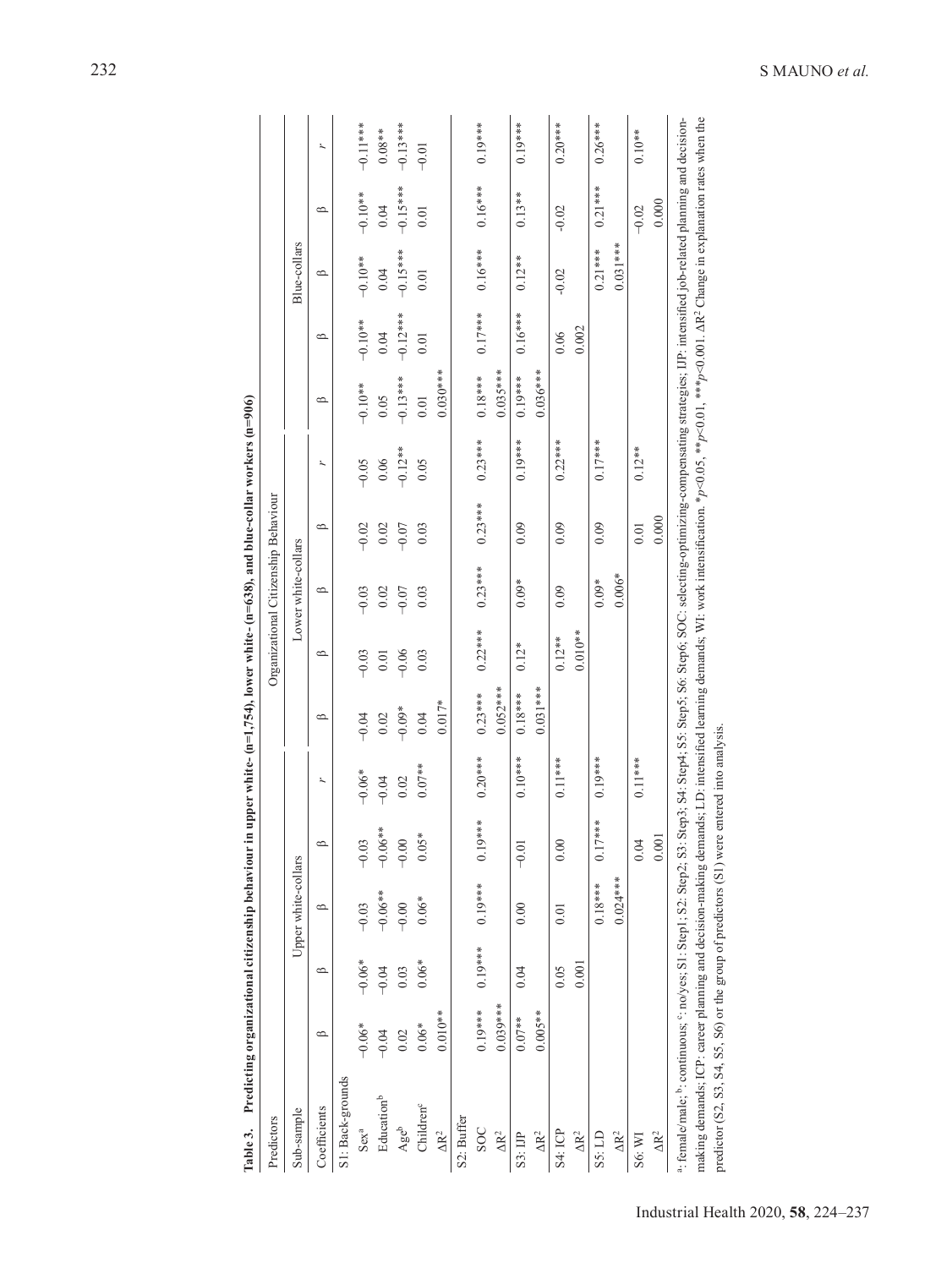decision-making demands also related to higher OCB after entering all variables into the regression equation. Overall, the explanatory power of IJDs was weaker concerning OCB (0.5–4%) as an indicator of performance compared to task performance  $(7-8\%)$ , which was most strongly explained by work intensification.

# *Results of the regression analysis for the moderation models in three sub-samples*

We found only a few significant interpretable interaction effects and none of these were consistent across the sub-samples. Furthermore, some of these interaction effects were inconsistent with the respective correlation coefficient and were therefore not interpreted further (see criteria for interpreting effects in Statistical analysis). All interpretable interaction effects emerged in the lower white-collar worker sample and three of those were clear moderating effects and are reported next. Figure 1 reveals an interaction effect of *work intensification* and SOC on TP  $(\beta=0.12, p<0.01)$  by showing that SOC strategy use buffered to some extent against work intensification. According to the simple slope analysis, among the high SOC users (1 *SD* above mean) the association between work intensification and task performance was lower (β=−0.21, *p*<0.001) than among the low SOC users (1 *SD* below mean; β=−0.44, *p*<0.001). However, the main effect of work intensification is also evident in Fig. 1: the higher work intensification, the lower was task performance.

Another buffering effect, again among lower white-collar workers, concerned task performance and emerged for the *intensified learning demands* (*β*=0.09, *p*<0.05). As can be seen in Fig. 2, SOC strategy use buffered against intensified learning demands. According to the simple slope analysis, among the high SOC users (1 *SD* above mean) the association between intensified learning demands and task performance was not significant (β=−0.06, *p*=0.227) while among the low SOC users (1 *SD* below mean) the association between intensified learning demands and task performance was stronger ( $\beta$ =−0.24,  $p$ <0.001) than among those whose use of SOC strategies was average (β=−0.15, *p*<0.001).

The third moderation effect, again among lower whitecollar workers, concerned OCB and was found for the *intensified career related planning and decision-making* demands ( $\beta$ =0.10,  $p$ <0.01). Figure 3 illustrates this interaction effect and reveals that SOC strategy use strengthened the positive association between intensified career demands and OCB. According to the simple slope analysis, among the high SOC users (1 *SD* above mean) the association between intensified career demands and OCB was



**Fig. 1. WI\*SOC interaction effect on TP among lower white-collar workers; β=0.12\*\*.**



**Fig. 2. LD\*SOC interaction effect on TP among lower white-collar workers; β=0.09\*.**



**Fig. 3. ICP\*SOC interaction effect on OCB among lower whitecollars workers; β=0.10\*\*.**

stronger ( $\beta$ =0.29,  $p$ <0.001) than among those whose use of SOC strategies was average (β=0.19, *p*<0.001) while among the low SOC users (1 *SD* below mean) the association between intensified career demands and OCB was not significant (β=0.09, *p*=0.107).

#### **Discussion**

The present study examined intensified job demands (IJDs) and selecting-optimizing-compensating (SOC) strategies as predictors of job performance (task performance and OCB). Furthermore, we explored whether SOC strategy use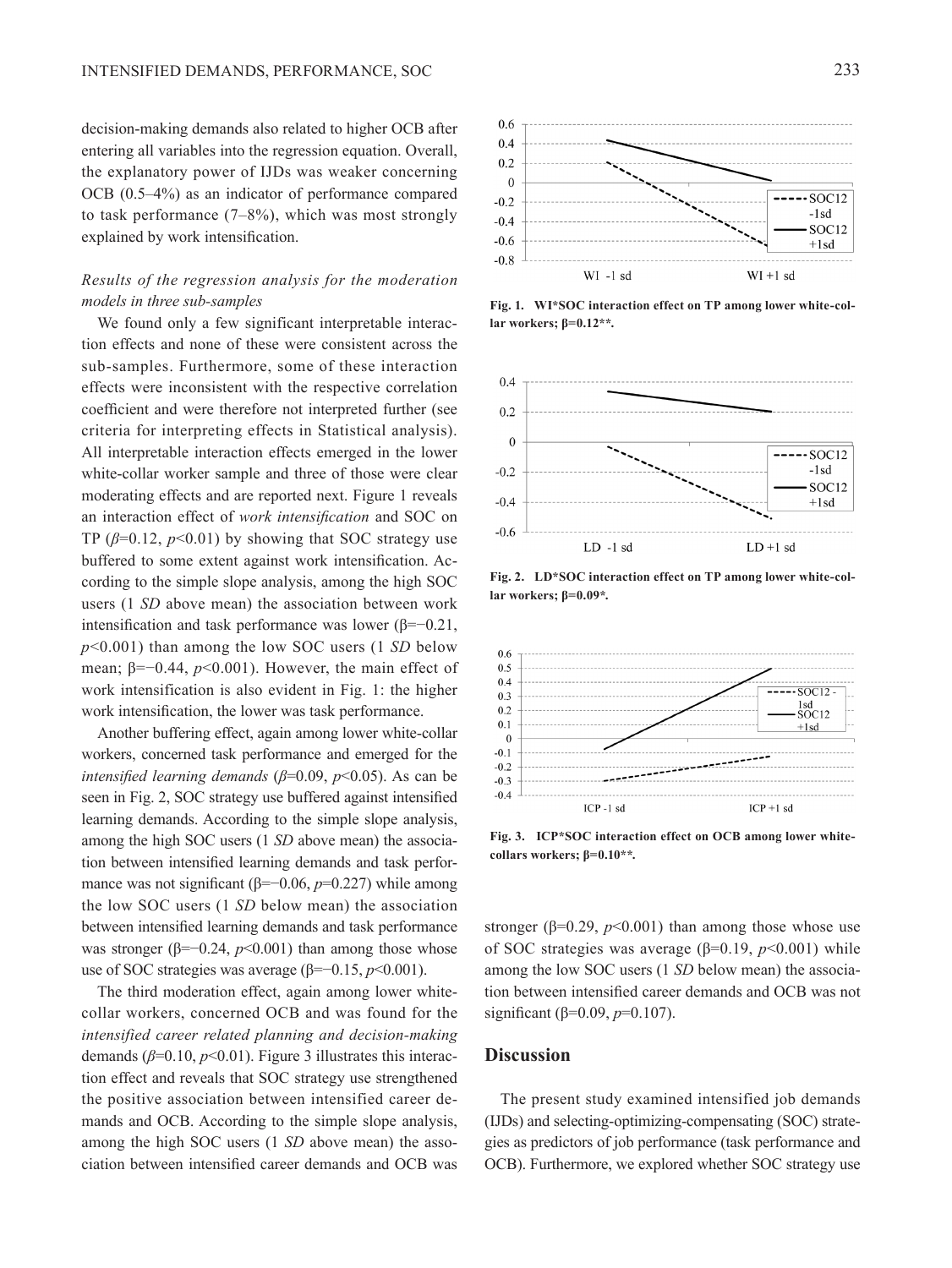would function as a moderator in the linkages between IJDs and job performance. We sampled three disparate occupational groups in order to examine the generalizability of our findings but to also explore potential differences between occupational groups. We found that certain dimensions of IJDs showed significant associations with the indicators of job performance but there were also scale-based variations in these linkages, depending particularly on the type of performance but also on the sub-scale of IJDs. Moreover, many relationships also differed between occupational groups. Indeed, none of the moderator effects were consistent across the occupational groups. We next discuss our main findings in relation to the hypotheses (H1–H3) focusing also on differences between the outcomes (task performance, OCB) and occupational groups.

#### *The dimension of work intensification was most important*

The first hypotheses (H1a, H1b) were only partially supported and the findings differed by type of job performance. Only work intensification acted as a hindrance demand for all employees when task performance served as an indicator of performance; the higher work intensification the lower was task performance. Entering the dimension of work intensification into the model suppressed the effects of other dimensions of IJDs, although their correlations with performance were often significant. This signals a stronger relative importance of work intensification on (task) performance compared to the other dimensions of IJDs. This result is also consistent with H1a and previous findings showing that work intensification is a hindrance demand associated with negative outcomes<sup>4,  $6$ ,  $28$ ). It should, however,</sup> be recalled that work intensification did not predict OCB, which was the second indicator of job performance here, and in this respect HI1a was only partially supported.

In addition, we hypothesized that intensified job- and career-related demands and intensified learning demands would act as challenge demands with positive performancerelated outcomes  $(H1b)^{26, 27}$  $(H1b)^{26, 27}$  $(H1b)^{26, 27}$ . However, this hypothesis did not gain much support in our data. As noted above, these three dimensions of IJDs were not related to task performance (inconsistent with H1b) after analysing the effect of work intensification suppressing the effects of other dimensions of IJDs. We found, however, that higher intensified learning demands explained higher OCB among upper white-collar and blue-collar workers, lending some support to H1b, according to which learning demands are challenge demands with beneficial motivational and performance outcomes<sup>25–27)</sup>. Other effects between IJDs and OCB were likewise either marginal or sample-specific. For example,

we found that higher intensified job-related planning- and decision-making demands related to higher OCB among lower white- and blue-collar workers (explanation rate 3–4%) in line with HI1b, but this effect lost power when all four variables of IJDs were analysed simultaneously.

To conclude, what we found here is that the effects of IJDs were different for different indicators of job performance. Furthermore, the effects found were generally relatively low (except for work intensification) in robust statistical analyses, even though almost all four IJDs correlated significantly with the indicators of job performance across sub-samples (particularly concerning OCB). It maybe that certain employee characteristics explain the results obtained. A recent study showed that IJDs were reported more by those employees who had proactive personality<sup>[37\)](#page-13-14)</sup>. This could be one confounding factor explaining, e.g., the positive relationships between certain IJDs and OCB as the latter describes employees' proactive and initiative behaviours (e.g., helping co-workers, doing extra-role tasks) in organizations<sup>9, 10</sup>.

Sample-specific findings may relate to employees' different internalized expectations, implying that their psychological contract regarding IJDs may vary across occupations. These expectations were not studied here. Thus, employees in different jobs and positions may expect different amounts of job demands (e.g., planning- and decision-making demands, learning demands) as a part of their psychological contract. Such differences, stemming from the psychological contract, may then have implications for the relationship between IJDs and job performance.

It should be recalled that neither sample-based nor measure-based (regarding the outcomes) differences between IJDs and the outcomes were anticipated but we explored these as large data sets allowed such analyses. As a result, we found that not all linkages were generalizable across the sub-samples. However, SOC strategy use was an exception and will be discussed next.

# *Selecting-Optimizing-Compensating (SOC) strategies were useful but not strong stress buffers*

The second hypothesis (H2) was fully supported as higher SOC strategy use predicted better job performance (both task performance and OCB) across the occupational groups. The result is also consistent with earlier findings showing that SOC strategies lead to various positive outcomes in occupational contexts<sup>[15, 17, 30, 37](#page-12-12))</sup>. Theoretically, our results also support the SOC model proposing that SOC strategies operate in concert ("more is better"), and that their flexible use tends to produce good out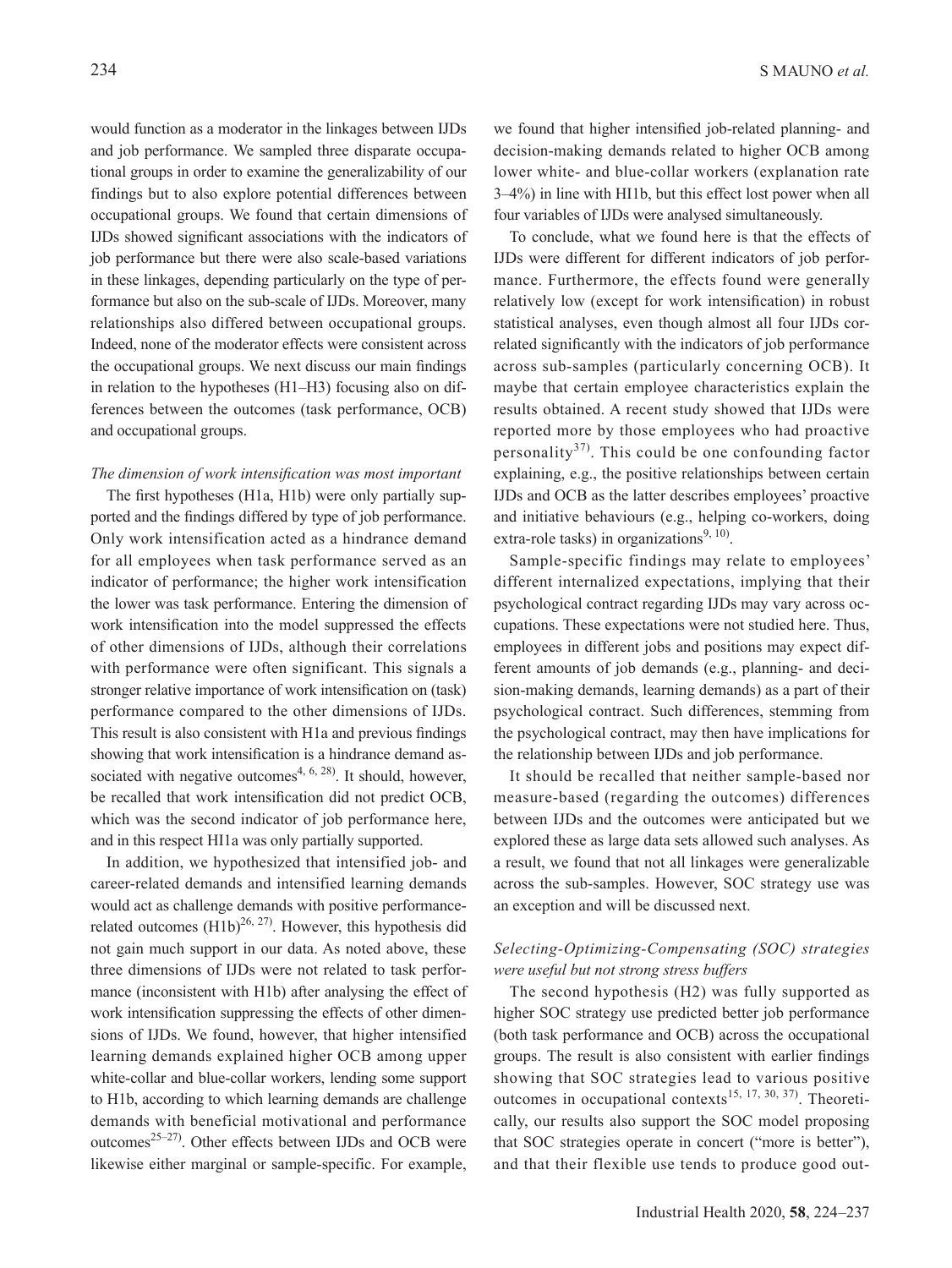$comes<sup>12–14</sup>$  $comes<sup>12–14</sup>$  $comes<sup>12–14</sup>$ . Thus, selecting, optimizing and compensating are beneficial action regulation strategies also in work contexts across different occupations.

The third hypothesis (H3) was only marginally supported as we found only three clear moderator effects for SOC strategy use in the association between IJDs and job performance. All interpretable interaction effects emerged in the *lower white-collar* sample, and two of those were clear buffering effects, in which we were particularly interested. Specifically, we found that SOC strategy use buffered against work intensification: among high SOC users we found a smaller association between greater work intensification and poorer task performance than among low SOC users. Another buffering effect of SOC strategy use emerged for intensified learning demands: among high SOC users intensified learning demands did not associate with task performance at all, whereas among low SOC users the association between intensified learning demands and task performance was stronger comparing to those who used SOC strategies on average. Altogether, our findings show that high SOC users fared better in terms of job performance than did low SOC users in a high stress situation, that is, when IJDs (work intensification, intensified learning demands) were high.

These results are also consistent with some earlier findings reporting that SOC strategies buffer against other types of job demands/stressors<sup>16, 17, 36</sup>. Nevertheless, we have no unequivocal explanation for why such buffering effects were only seen among lower white-collar workers. One explanation is that their work contexts, e.g., organizational demands, were different from those of the other occupational groups studied. It may also be that technological acceleration (e.g., digitalization) has lasted longer in private services (where the lower white-collar employees worked) than in other fields where this technological revolution is currently ongoing. Thus employees in private services may have already developed protective resources, e.g., SOC strategies take-up, to cope with IJDs, the roots of which lie in technological acceleration<sup>1, 5, 37)</sup>. Whatever the reasons behind these sample-specific findings, it signifies that employees who work in private services, e.g., as clerks, accountants, and office workers would benefit from SOC strategy use if they encounter work intensification and intensified learning demands at work.

We also encourage scholars to investigate more SOC strategies as moderators/buffers between different job demands and performance indicators. Both SOC strategies and job performance concern goal-related cognitions and behaviour<sup>8, 9, 12)</sup> hence their inter-relationship is inherently

interesting. Moreover, the ongoing technological acceleration in working life gives rise to new, predominantly cognitive, job demands $4-6$ ,  $37$ ), the effects of which deserve more attention in relation to job performance and SOC strategies.

#### *Limitations and future directions for research*

The present study has few noteworthy limitations. First, data sets were collected via self-reports, which may cause common-method variance bias. Assessing job performance via self-reports in particular has apparent weaknesses and future studies on IJDs should include non-self-report assessment of job performance. It is also noteworthy that the key variables, i.e., IJDs and SOC strategy use, were evaluated somewhat differently in our study: the items measuring IJDs refer to more "overall perceptions" concerning a respondent's job demands<sup>[4](#page-12-2))</sup>, whereas the items measuring SOC refer to a respondent's personal perceptions concerning his/her SOC strategy use $^{13, 15, 30, 31}$ . Absence of equivalence in these assessment scales may have diminished the power of the interaction effects (IJDs  $\times$  SOC) found here.

Second, the study was cross-sectional and inherently limited as regards causal conclusions. We based our design on job stress models, where job demands (IJDs) are perceived to be antecedents for employee outcomes<sup>[26, 27](#page-13-4))</sup>. Future longitudinal studies should examine causality between IJDs and job performance. Such longitudinal studies would also enable reliable testing of mediator models, e.g., whether SOC strategies mediate (rather than moderate) the effects between IJDs and the outcomes. The moderator effects were weak in the present study and therefore mediator effects would deserve more attention in future longitudinal studies.

Third, we analysed SOC strategy use as an average score but examining its sub-dimensions would produce more detailed information on the role of specific SOC strategies as regards job demands and employee outcomes. However, our design was justified according to the developers of SOC model, who emphasize that SOC subdimensions operate in concert<sup>12, 13</sup>). Furthermore, certain SOC-dimensions had unacceptable scale reliability and therefore an average SOC score was used.

Fourth, even though we utilized large and divergent samples, the response rate was low except for the upper white-collar group. Low response rates in online surveys are nowadays unfortunately more a rule than an excep- $\frac{1}{2}$ . A related point is that we did not have detailed information about the respondents' occupations (not included in the survey), which would have been useful in interpreting the findings.

Finally, we want to emphasize that many findings were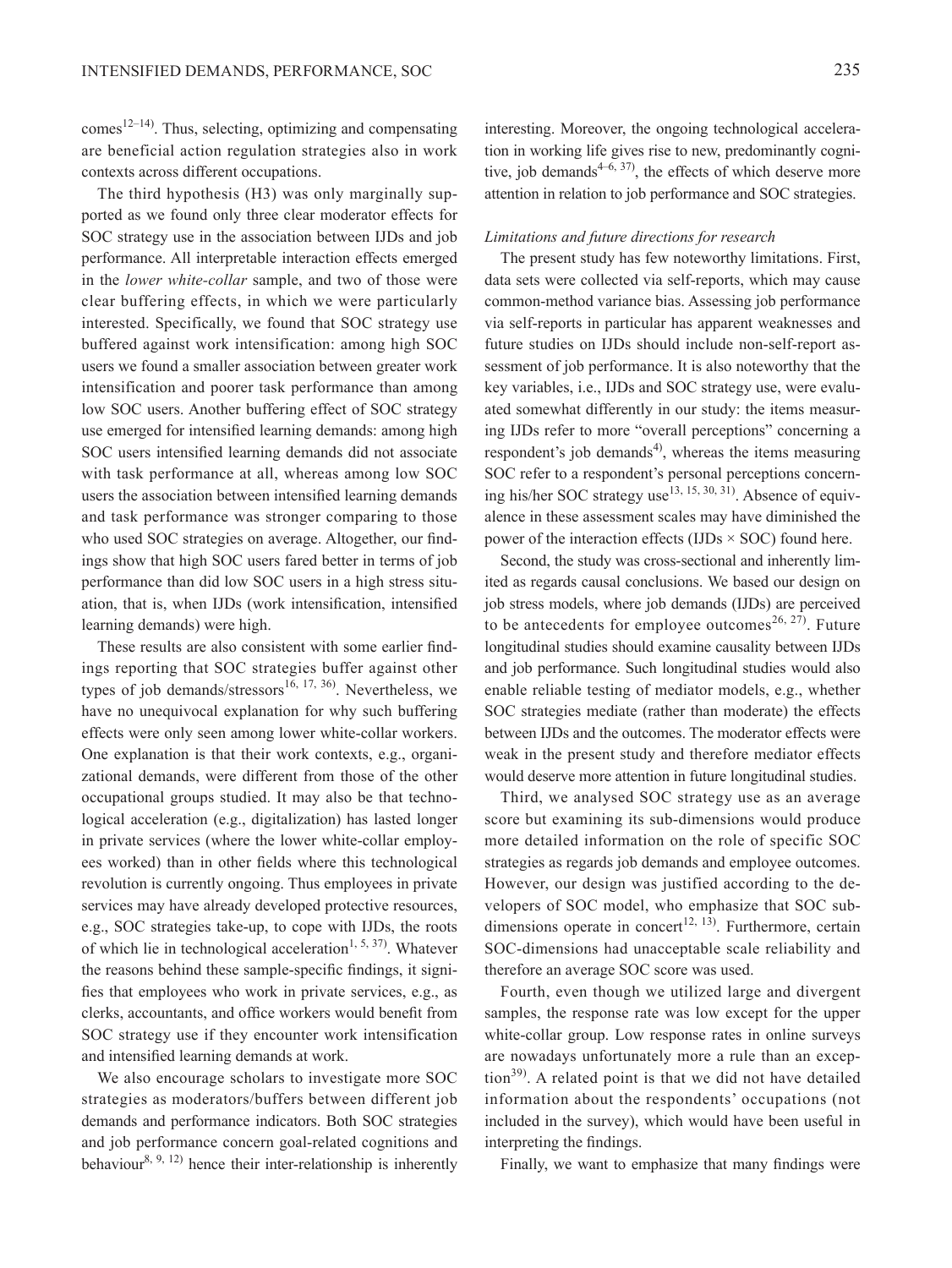sample- and scale-specific. Due to such contradictory findings, future studies should explore more different indicators of job performance in relation to IJDs, also paying attention to individual differences (plus other confounding factors) possibly involved in these relationships. For example, personality factors were not measured in our study. One future avenue of research could also to be to investigate the interaction or combined effects of IJDs on job performance as this was beyond the scope of the work at hand.

#### *Implications*

Concerning implications, we base our suggestions on those effects, which were generalizable across occupational groups and would therefore benefit different occupational groups. First of all, we found that intensified pace of work and multitasking requirements (work intensification) explained poorer task performance across the occupational groups. Accordingly, organizations should try to reduce work intensification and multitasking demands. If working days or tasks assigned are extremely intense, employees should be able to recover after work and during work, e.g., by detaching themselves psychologically from work as this improves their work ability in the long  $run^{40}$ . Energy management strategies, e.g., private and physical micro-breaks<sup>[41\)](#page-13-17)</sup>, would also be needed during intense work tasks/ periods as our brains need restoration and unwinding. Allowing at least five minutes' break between mentally demanding work tasks and trying to avoid multitasking could be recommended $^{42}$ .

We also showed that SOC strategy use was related to improved job performance (in-role and extra-role) across the occupational groups. Therefore, employees' SOC strategies should be enhanced in organizations using appropriate interventions and job redesign. For example, combining job crafting/redesign and SOC training interventions would yield good outcomes as they both involve goal-relevant behaviour and thinking<sup>[43](#page-13-19))</sup>. Goal-setting, goal prioritizing, goal monitoring and goal resetting can be learned across the life span, concerning also one's career span $12-14$ .

## **Acknowledgement**

The study was supported by the Academy of Finland (grant numbers 308 334 and 308 306).

#### **References**

<span id="page-12-0"></span>1) Rosa H (2003) Social acceleration: ethical and political consequences of a desynchronized high-speed society.

Constellations **10**, 3–33. [\[CrossRef\]](http://dx.doi.org/10.1111/1467-8675.00309)

- <span id="page-12-1"></span>2) Green F (2004) Work intensification, discretion, and the decline in well-being at work. East Econ J **30**, 615–25.
- <span id="page-12-3"></span>3) Franke F (2015) Is work intensification extra stress? J Pers Psychol **14**, 17–27. [\[CrossRef\]](http://dx.doi.org/10.1027/1866-5888/a000120)
- <span id="page-12-2"></span>4) Kubicek B, Paškvan M, Korunka C (2015) Development and validation of an instrument for assessing job demands arising from accelerated change: the intensification of job demands scale (IDS). Eur J Work Organ Psychol **24**, 898–913. [\[CrossRef\]](http://dx.doi.org/10.1080/1359432X.2014.979160)
- 5) Chesley N (2014) Information and communication technology use, work intensification and employee strain and stress. Work Employ Soc **28**, 589–610. [\[CrossRef\]](http://dx.doi.org/10.1177/0950017013500112)
- <span id="page-12-9"></span>6) Boxall P, Macky K (2014) High-involvement work processes, work intensification, and employee well-being. Work Employ Soc **28**, 963–84. [\[CrossRef\]](http://dx.doi.org/10.1177/0950017013512714)
- <span id="page-12-10"></span>7) Korunka C, Kubicek B, Paškvan M, Ulferts H (2015) Changes in work intensification and intensified learning: challenge or hindrance demands? J Manag Psychol **30**, 786–800. [\[CrossRef\]](http://dx.doi.org/10.1108/JMP-02-2013-0065)
- <span id="page-12-4"></span>8) Campbell JP (1990) Modeling the performance prediction problem in industrial and organizational psychology. In: Handbook of industrial and organizational psychology, 2nd ed., vol. 1, Dunnette MD and Hough LM (Eds.), 687–732, Consulting Psychologist Press, Palo Alto.
- <span id="page-12-6"></span>9) Jex SM, Britt TW (2014) Organizational psychology: A scientific-practitioner approach, 3rd Ed., 133–177, John Wiley & Sons, New Jersey.
- <span id="page-12-5"></span>10) Organ DW (1994) Organizational citizenship behavior and the good soldier. In: Personnel selection and classification, Rumsey MG, Walker CB and Harris JH (Eds.), 53–67, Erlbaum, Hillsdale.
- 11) Podsakoff NP, Whiting SW, Podsakoff PM, Blume BD (2009) Individual- and organizational-level consequences of organizational citizenship behaviors: a meta-analysis. J Appl Psychol **94**, 122–41. [\[Medline\]](http://www.ncbi.nlm.nih.gov/pubmed/19186900?dopt=Abstract) [\[CrossRef\]](http://dx.doi.org/10.1037/a0013079)
- <span id="page-12-7"></span>12) Baltes PB, Baltes MM (1990) Psychological perspectives on successful aging: the model of selective optimization with compensation. In: Successful aging: perspectives from the behavioral sciences, Baltes PB and Baltes MM (Eds.), 1–34, Cambridge University Press, New York.
- <span id="page-12-11"></span>13) Freund AM, Baltes PB (2000) The orchestration of selection, optimization, and compensation: an actionoriented conceptualization of a theory of developmental regulation. In: Control of human behavior, mental processes, and consciousness, Perrig WJ and Grob A (Eds.), 35–58, Lawrence Erlbaum, Mahwah.
- <span id="page-12-8"></span>14) Baltes PB, Dickson MW (2001) Using life-span models in industrial-organizational psychology: the theory of selective optimization with compensation. Appl Dev Sci **5**, 51–62. [\[CrossRef\]](http://dx.doi.org/10.1207/S1532480XADS0501_5)
- <span id="page-12-12"></span>15) Moghimi D, Zacher H, Scheibe S, van Yperen NW (2017) The selection, optimization, and compensation model in the work context: a systematic review and meta-analysis of two decades of research. J Organ Behav **38**, 247–75. [\[CrossRef\]](http://dx.doi.org/10.1002/job.2108)